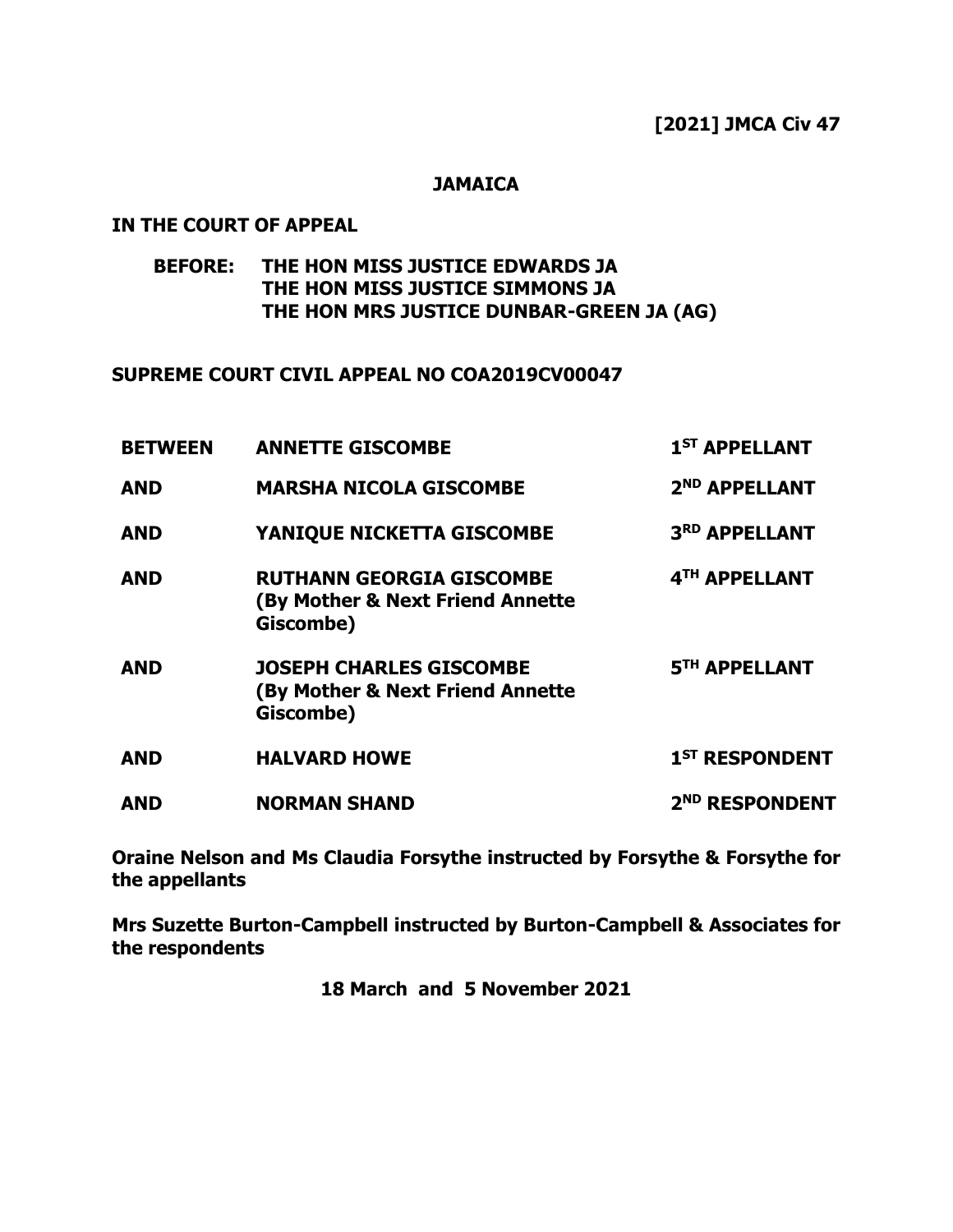#### **EDWARDS JA**

 $\lceil 1 \rceil$ I have read the draft judgment that has been written by my learned sister, Dunbar-Green JA (AG) and I agree with the reasoning and conclusion. I wish to add nothing.

-

### **SIMMONS JA**

 $\lceil 2 \rceil$ I too have read in draft the judgment of Dunbar-Green JA (AG) and agree with her reasoning and conclusion.

### **DUNBAR-GREEN JA (AG)**

#### **Introduction**

The appellants, who were the claimants in the court below, are the widow and  $\sqrt{31}$ children of the late Egland Giscombe ('the deceased'). They are seeking to reverse an order of Thomas J (Ag) (as she then was) ('the learned judge'), which was made on 11 December 2018, setting aside an interlocutory judgment in default of acknowledgement of service and staying a final judgment on assessment of damages which had been entered in the appellants' favour. The basis upon which the learned judge made the order was that the claim form and particulars of claim had not been served on the respondents (who were the defendants in the court below).

#### **Background**

On 2 August 2004, a motor car belonging to Mr Norman Shand ('the 2<sup>nd</sup> [4] respondent') hit the deceased whilst he was riding his bicycle along the roadway in the vicinity of Shortwood Road and Central Avenue, in Saint Andrew. The motor car was being driven at the time by Mr Halvard Howe ('the  $1<sup>st</sup>$  respondent'). The deceased sustained severe injuries and, unfortunately, on 19 July 2005, he succumbed to those injuries. The appellants alleged that the accident was caused by the negligence of the 1<sup>st</sup> respondent who disobeyed a traffic light, drove through the intersection, and hit the deceased from his bicycle. It is also the appellants' case that the  $1<sup>st</sup>$  respondent was driving as the agent or servant of the  $2<sup>nd</sup>$  respondent.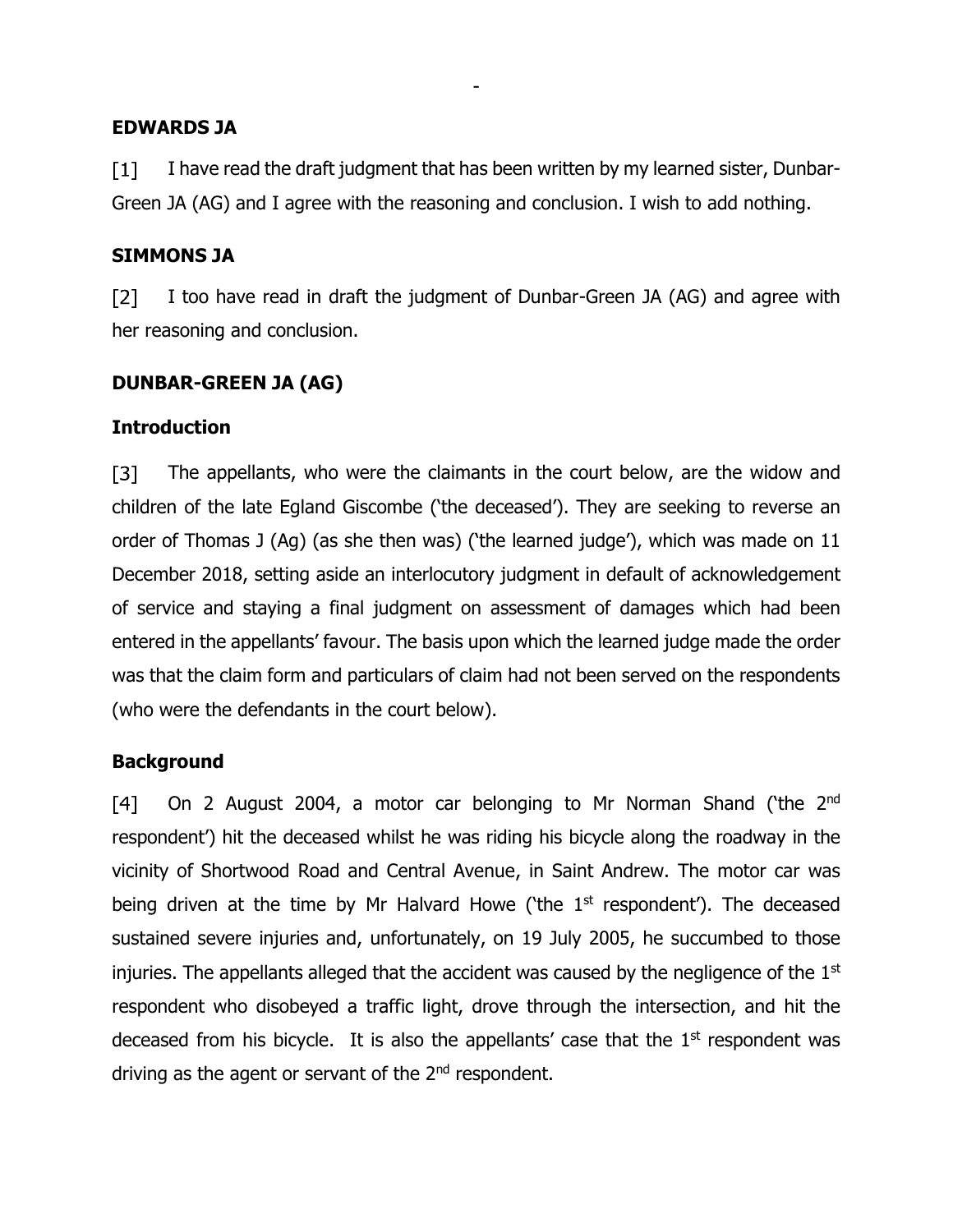$\sqrt{5}$ On 30 July 2010, the appellants commenced an action in the Supreme Court against the respondents to recover damages under the Fatal Accidents and the Law Reform (Miscellaneous Provisions) Acts. On 23 August 2010, a notice of proceedings was served on Advantage General Insurance Company Limited ('the insurance company') which was the insurer of the motor car.

-

In an affidavit filed 5 March 2013, Mr Junior Rowe, the process server, deposed [6] that he was unsuccessful in his attempts to serve the respondents with the claim form and particulars of claim. The process server stated that when he went to Apartment 73, Campview Apartments, Saint Andrew, neighbours of the 1<sup>st</sup> respondent informed him that he had removed from that address and they had no knowledge of his whereabouts. After unsuccessful attempts to locate the  $2<sup>nd</sup>$  respondent, it was discovered that the address on the claim form was incorrect. According to Mr Rowe, the correct address for the 2<sup>nd</sup> respondent was ascertained by the appellants' then attorney-at-law, Sylvester C Morris, to be 1035 Flintstone Close, Eltham Park, Saint Catherine. However, he had been unable to effect personal service after several visits to that address and was reliably informed that the 2<sup>nd</sup> respondent was a taxi operator who left early in the mornings and returned late at nights "whenever he [was] there". Mr Rowe's last attempt to serve the 2<sup>nd</sup> respondent was on 4 December 2012.

 $\lceil 7 \rceil$ By affidavit, filed on 20 September 2013, Mr Sylvester C Morris deposed that he had come to ascertain the  $2<sup>nd</sup>$  respondent's new address in Saint Catherine "after intensive search including help from the police and the Collector of Taxes".

 $\lceil 8 \rceil$ On 7 November 2013, Master Lindo (as she then was) heard an ex parte application for the appellants to dispense with personal service and ordered that the appellants were at liberty to effect service of the claim form and particulars of claim by registered post at the respondents' "last known address". No address was indicated in the order for either respondent.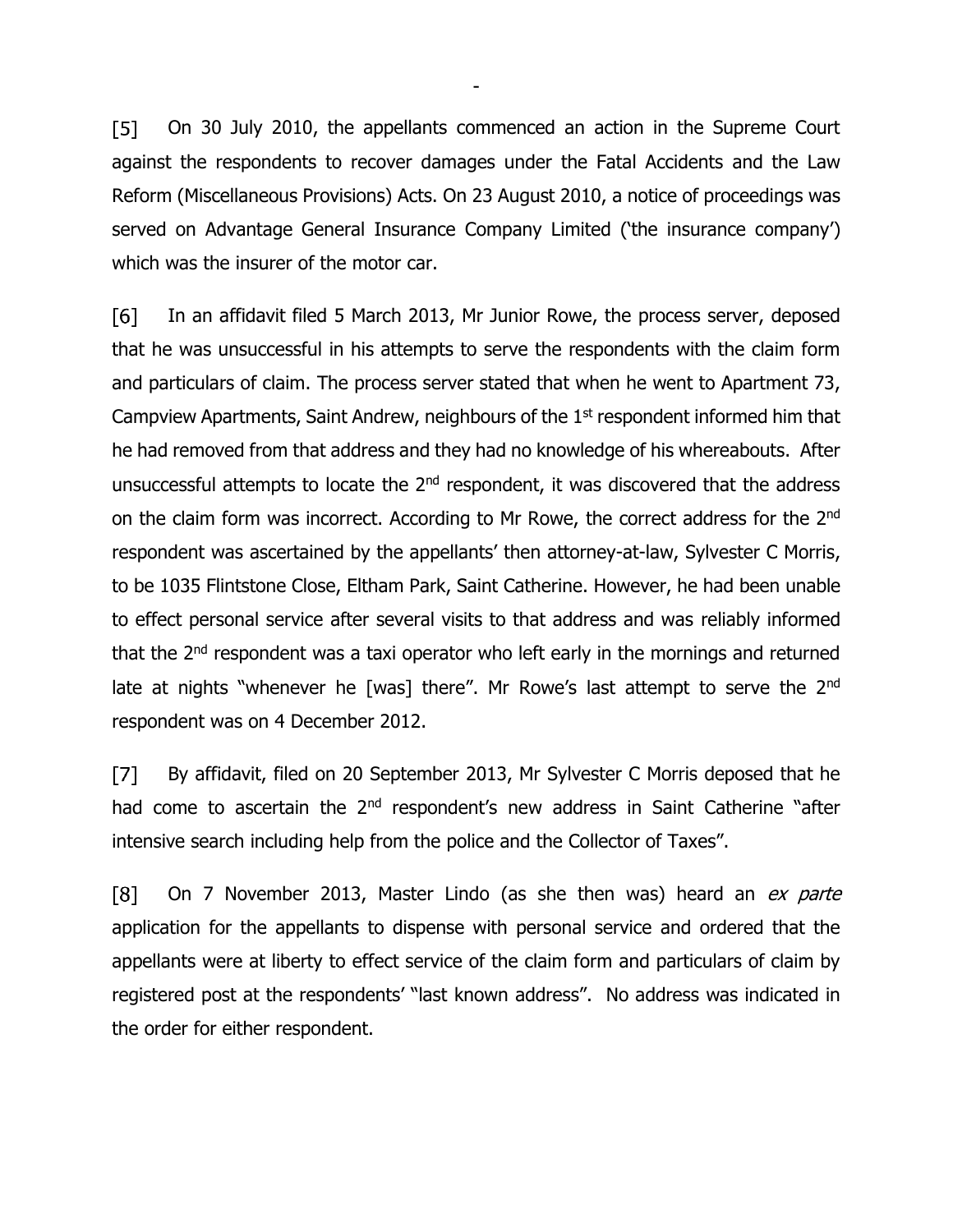$[9]$ By affidavits filed on 22 May 2014, Bernice Scott, secretary to Sylvester C Morris, deposed that she posted the claim form, notice to the defendant, defence, prescribed notes for the defendant and acknowledgment of service of claim form and particulars of claim ('the originating documents') by registered mail in the forenoon of 24 April 2014. The address for the 1<sup>st</sup> respondent was stated as Apartment 73, Campview Apartments, Kingston 5. No address was indicated in the body of the affidavit for the  $2<sup>nd</sup>$  respondent. However, the exhibited certificate of posting of the registered article ('the registered slip') indicated a registration number - 004216, a note that the fee had been paid, the date stamp of the office (24 April 2014) and an address which was stated as "D35 Flintstone Close" Eltham Park PO, Saint Catherine. This was different from 1035 Flintstone Close which the process server, Junior Rowe, had deposed, in his affidavit, as the ascertained and correct address for the 2<sup>nd</sup> respondent.

-

On 24 and 25 April 2014, notices of the registered mail were directed to the  $\lceil 10 \rceil$ respective addresses, by the post office.

 $\lceil 11 \rceil$ By virtue of rule 6.6 of the Civil Procedure Rules, 2002 ('CPR'), the claim form and particulars of claim would have been deemed served 21 days after the date indicated on the post office receipt /registered slip.

 $[12]$  On 29 May and 14 June 2014, the respective registered letters/mail, containing the originating documents, were returned by the Post and Telecommunications Department ('the postal authority'), to Sylvester C Morris, as they had been unclaimed.

[13] On 24 September 2014, Sylvester C Morris obtained an order from the court for his name to be removed from the record as attorney-at-law for the appellants. He was replaced by Forsythe & Forsythe, as evidenced by the notice of change of attorney dated 26 January 2015.

On 26 January 2015, the appellants sought and obtained a default judgment. The judgment in default was entered by a registrar of the Supreme Court on the basis that no acknowledgement of service and defence had been filed by the respondents within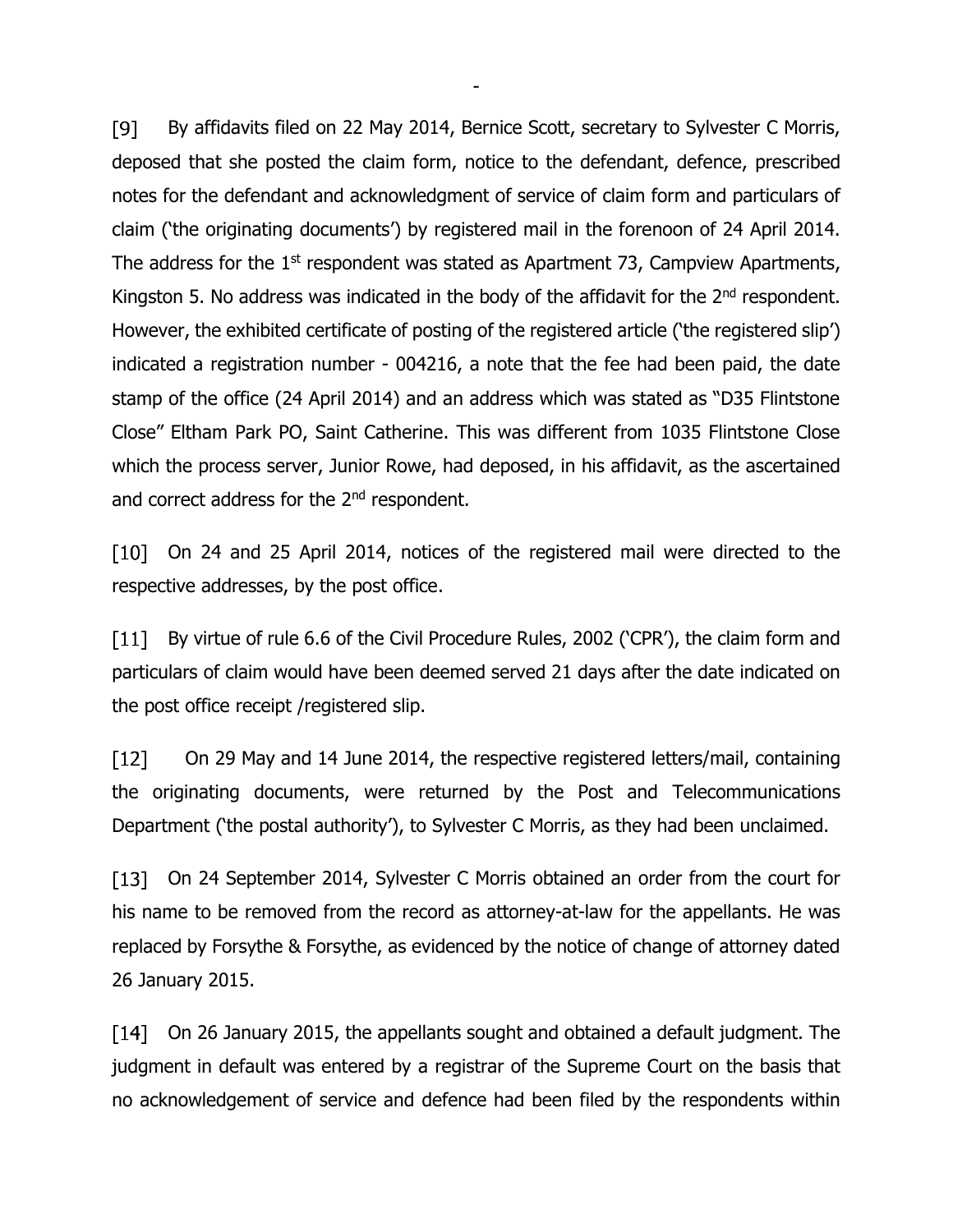the time specified by the CPR. In the record of appeal is an unsigned judgment order which indicates that damages were assessed on 28 March 2016, and a final judgment entered in favour of the appellants. The date of the assessment of damages seems to be an error as it could not have preceded the filing of the affidavits by Karen Cross in 2017, in support of the assessment of damages. These affidavits will be referred to in greater detail below.

-

 $[15]$ It is noteworthy that the application for default judgment indicated that the 2nd respondent was served "at his lawful residence at Apt. 73 Campview Apartments". This was the same address at which the 1<sup>st</sup> respondent was purportedly served and was different from the address of D35 Flintstone Close indicated on the registered slip exhibited by Bernice Scott and 1035 Flintstone Close, the "ascertained" address of the 2<sup>nd</sup> respondent. There was no indication that the registrar who entered the judgment in default of acknowledgment of service was alerted to the return of the claim form and particulars of claim, unclaimed. There was also no evidence whether the new attorneysat-law, Forsythe & Forsythe, had known that those documents had been returned to the former attorney-at-law approximately seven months prior to the request for judgment.

The evidence reveals that all relevant documents were posted to the 2<sup>nd</sup>  $\lceil 16 \rceil$ respondent at D35 Flintstone Close and not 1035 Flintstone Close. On 25 November 2016 and 10 March 2017, affidavits were filed by Karen Cross in which she averred that she had posted, among other documents, witness statements and notices of adjourned assessment of damages hearings to the 2<sup>nd</sup> respondent at D35 Flintstone Close. In another affidavit which was filed on 7 December 2018, Nelton Forsythe, attorney-at-law on record for the appellants, deposed that on 13 January 2017, a notice of adjourned assessment of damages hearing was sent by registered post to the 2<sup>nd</sup> respondent "at his last known address of D35 Flintstone Close...". He also stated that the latter notice was returned to his office with the envelope endorsed: "Not Collected".

[17] On 27 September 2017, the insurance company filed a notice of application on behalf of the 2<sup>nd</sup> respondent, pursuant to rule 13.2 of the CPR. The application was to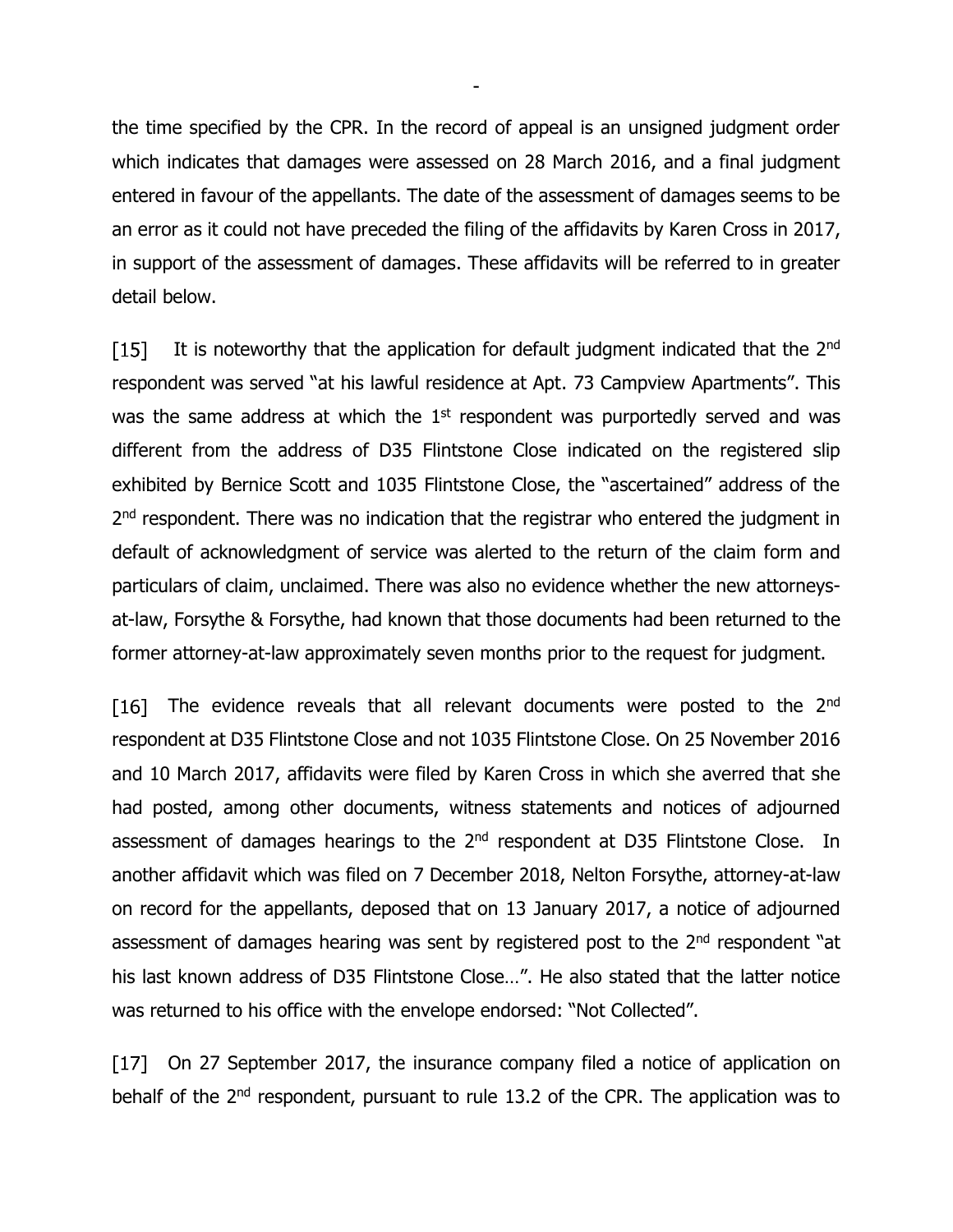set aside the default judgment entered by the registrar and all proceedings flowing therefrom, and staying the final judgment. The grounds were that the 2<sup>nd</sup> respondent was never served with the claim form or particulars of claim. The insurance company further sought and obtained an order, on 5 July 2018, to intervene in the claim on behalf of the 2<sup>nd</sup> respondent.

-

 $\lceil 18 \rceil$ The notice of application to set aside default judgment reads, in part:

> "The Applicant, Norman Shand of D35 Flintstone Close, Eltham Park, Spanish Town in the parish of Saint Catherine seeks the following orders:

- (1) That there be a stay of execution of the final judgment entered herein on the 28<sup>th</sup> day of March 2017 until the hearing of the application herein.
- (2) That the judgment entered herein and recorded at judgment Binder 768 Folio 401 and all proceedings flowing therefrom be set aside."

[19] The application was supported by an affidavit of Vanessa Peck, legal officer of the insurance company, filed on 25 June 2018. It is reproduced, here, in part:

- "3. That on or about 7<sup>th</sup> February 2004 a policy of insurance was issued by the Applicant (formerly United General Insurance Company Limited) to the 2<sup>nd</sup> [respondent] providing coverage of his Toyota Corolla motor vehicle licensed PP 905Y for the period 7<sup>th</sup> February 2004  $-6$ <sup>th</sup> February 2005. The vehicle was to be operated as a taxi and Mr Halvard Howe, 1st [respondent] herein was the assigned driver.
- 4. That at the time the  $[2^{nd}$  respondent] applied for insurance coverage, he gave his address as D 35 Flintstone Close, Eltham Park, Spanish Town, in the parish of St Catherine.

…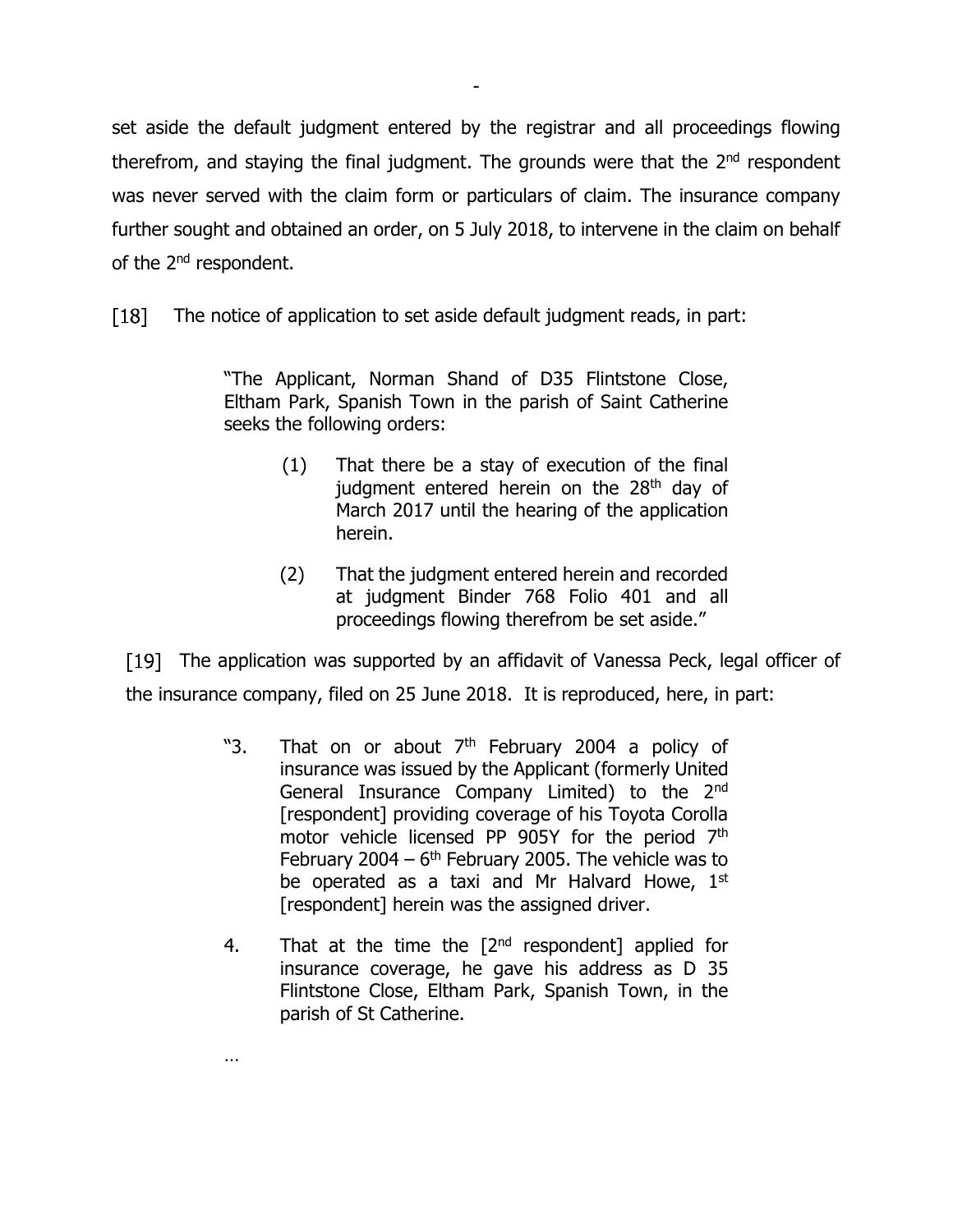7. That it was the intention of the Applicant company to defend the claim pursuant to its rights of subrogation, but the Claim Form and Particulars of Claim in the matter were never forwarded by the [respondents]...

-

9. That up until the date of service of the final judgment neither the 1st nor 2nd [respondent]…had submitted any court documents to the Applicant pursuant to the terms of the insurance policy.

…

…

…

13. That checks were made at the Post and Telecommunications Department and based on information received the letter containing the Claim Form and Particulars of Claim were never delivered to the  $1<sup>st</sup>$  and  $2<sup>nd</sup>$  [respondents] but was returned to the [appellants'] Attorney on 29 May 2014 and 14 June 2014…

21. That by letter dated 12<sup>th</sup> September 2017 I was informed by the Post and Telecommunications Department that the articles which were posted by the [appellants'] Attorneys and for which registered slips numbered 7669, 8372, 7670, 8373, 0869 and 0870 had been issued were returned to the [appellant's] Attorneys…"

 $[20]$ The letter from the postal authority, dated 12 September 2017, attached to Miss Peck's affidavit reads, in part:

> "…Please be advised that registered articles no. 004217 and 004216 were posted at the General Post Office on April 24, 2014 to addresses Halvard Howe located at 73 Camp View Apartment, South Camp Road Kingston 5 and Normand Shand located at D35 Flimstone [sic] Close, Eltham Park Spanish Town, St Catherine. The articles arrived at the Cross Roads Post Office and Spanish Town Post Office on April 24 and April 25, 2014 respectively. A notice was sent to both addresses on said dates. The articles were not collected and were subsequently returned to sender, Sylvester C Morris, 26 Duke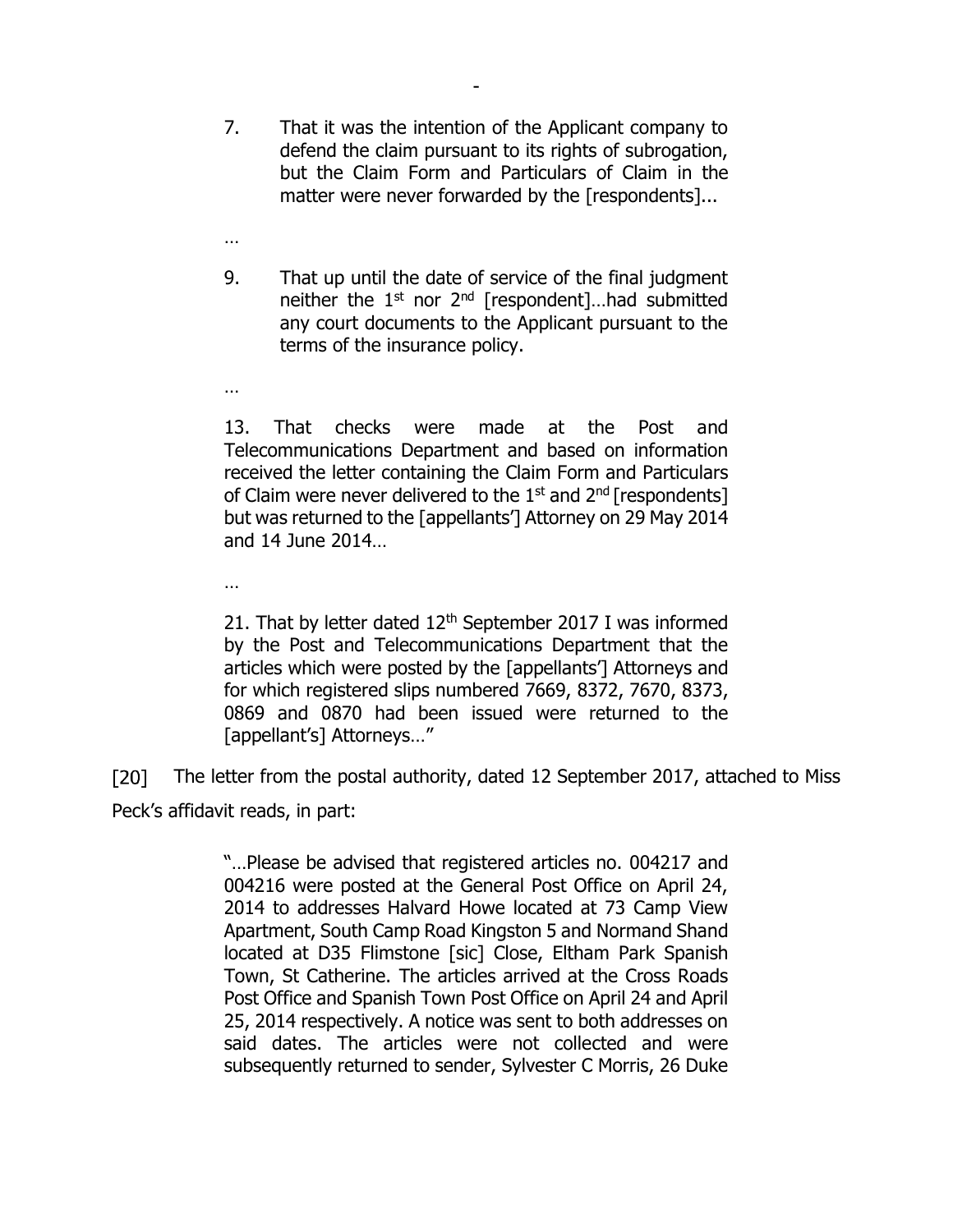Street Kingston on May 29, 2014 and June 14, 2014 respectively."

-

 $[21]$ The letter also indicates that notices of posting for other articles were sent to the 1<sup>st</sup> and 2<sup>nd</sup> respondents on 19 August 2016, 7 November 2016 and 21 February 2017. Those articles were uncollected and returned to the offices of the sender, Forsythe & Forsythe, 66 Duke Street, Kingston, between 25 September 2016 and 21 February 2017.

 $[22]$ As indicated earlier, Thomas J ordered a stay of execution of the final judgment and set aside the default judgment and "all proceedings flowing therefrom". Below, I have extracted the relevant portions of the agreed summary of reasons for the judge's decision which was filed on 30 October 2020:

"Findings of Fact

 1. The Claim Form and Particulars of Claim went to the same address and same were returned as being not collected. There is no challenge that the documents were returned. A return of documents can mean several things:

a. Notice not brought to the recipient's attention b. Recipient may have changed address

- 2. Forsythe & Forsythe...took conduct of the file and as such it can be argued that they did not know that the documents were returned to Sylvester Morris (Attorney-at-Law).
- 3. Documents were also returned to Forsythe & Forsythe…and there is nothing to show that any further actions were taken to bring the documents to the Defendants' attention. Varying the order: a. Serve by publication; or
	- b. Serve on the insurer
- 4. Evidence before the court is that counsel would have been aware that the documents had not been brought to the attention of the Defendants.
- 5. Notice of registered article comprises of the person's name, address and the registration no. and Certificate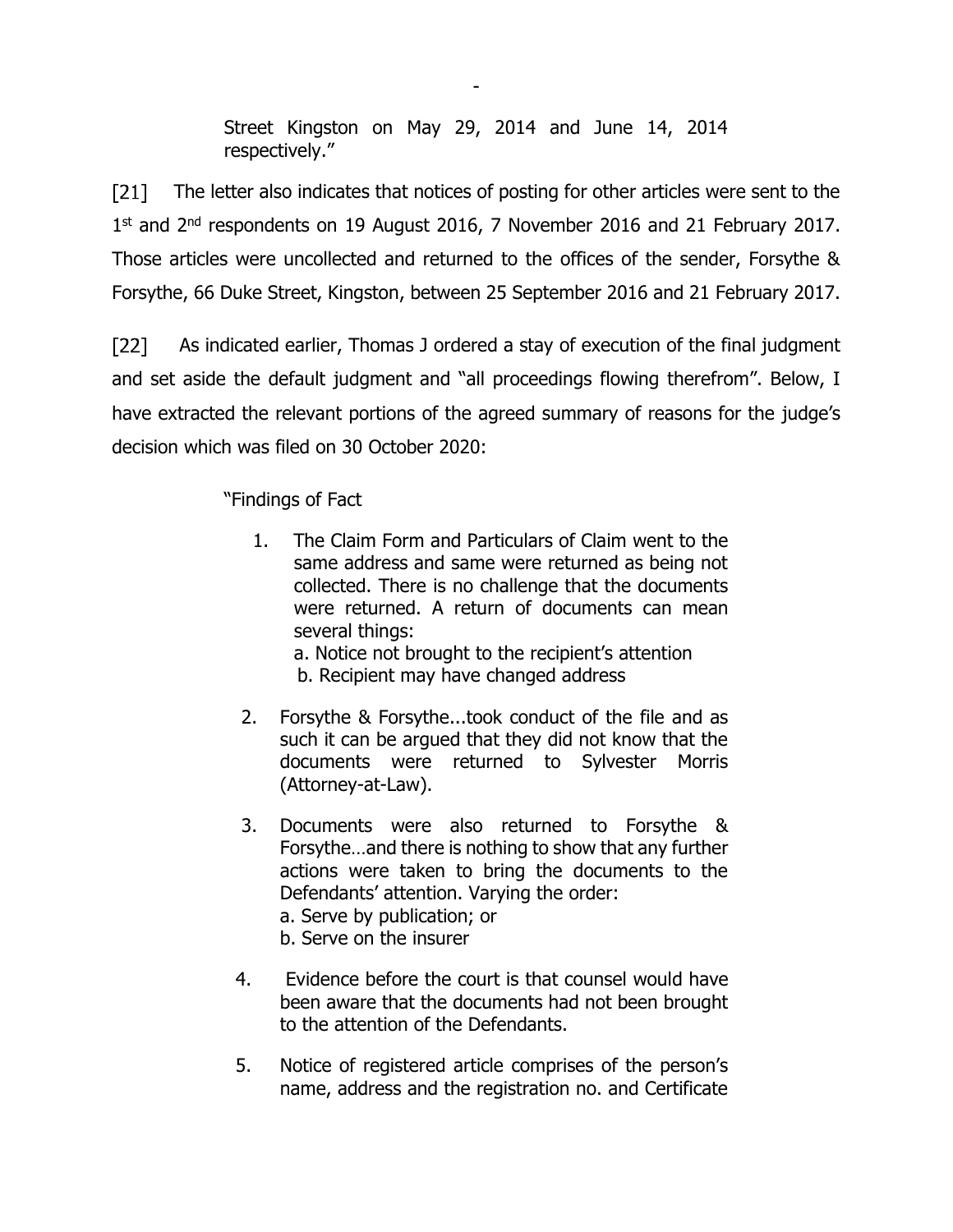of Posting of a Registered Article and Stamp of the Post Office.

 6. There was no evidence that the notice would have conveyed to the Defendant who the particular documents were coming from and the contents.

-

 7. There was no evidence to say that the notice was received by the Defendants. Counsel is asking the court to speculate.

Findings of law

- 1. The burden of proof is on the Claimant to prove that he in fact served the Defendants.
- 2. The fact that the letter is returned is tantamount to the fact that the Claim Form and Particulars of Claim were not brought to the attention of the recipients.
- 3. The presumption of service has been rebutted and the judgment must be set aside.
- 4. Based on decision in Frank Lee. 'Once [sic] document is not served the Defendant has a right to set aside the default judgment ex debatio justiae' [sic].
- 5. The basis on which judgment in default was entered is irregular. Based on the case of Lovleen Morgan v MMTH, I find in this case that counsel had evidence that the documents were not delivered or served on the Defendants."

 $\lceil 23 \rceil$ It is this order of Thomas J which has occasioned this appeal for a determination of whether the learned judge was correct to have set aside the default judgment.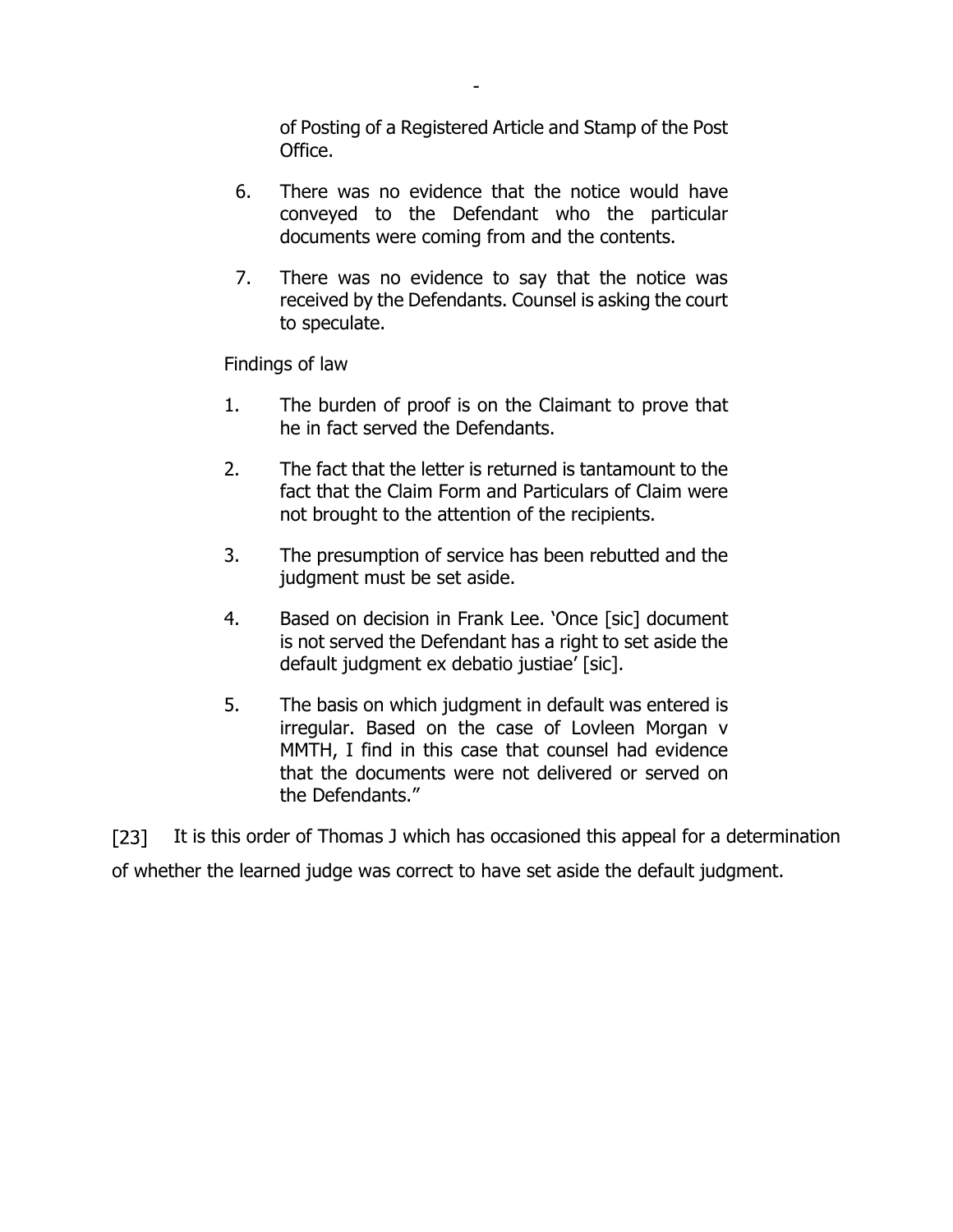# **The appeal**

 $\lceil 24 \rceil$ On 14 May 2019, the appellants obtained permission from this court to appeal the order of the learned judge and a notice of appeal was filed on 21 May 2019. The grounds of appeal are:

-

- "(i) The address of D35 Flintstone Close, Eltham Park, St. Catherine as being the address of the  $2<sup>nd</sup>$  Defendant was not challenged;
- (ii) The Affidavit evidence submitted by the Applicant and the Respondent established that the Certificate of Posting of a Registered Article was sent to the 2<sup>nd</sup> Defendant at his address;
- (iii) There was no evidence that the Certificate of Posting of a Registered Article sent to the 2<sup>nd</sup> Defendant at his address was not received;
- (iv) The threshold for service by registered post is not the receipt of the Claim Form and Particulars of Claim by the Defendant but that he will likely be able to ascertain the contents of the Claim Form and Particulars of Claim;
- (v) Service by registered post of the Claim Form and Particulars of Claim on the Defendant does not require delivery of the Claim Form and Particulars of Claim to the Defendant;
- (vi) A Defendant served by registered post has an obligation on receipt of the Certificate of Posting of a Registered Article to retrieve the Claim Form and Particulars of Claim from the post office;
- (vii) The affidavit evidence submitted by the Applicant and the Respondent established that the Claim Form and Particulars of Claim were not collected from the office by the 2<sup>nd</sup> Defendant;"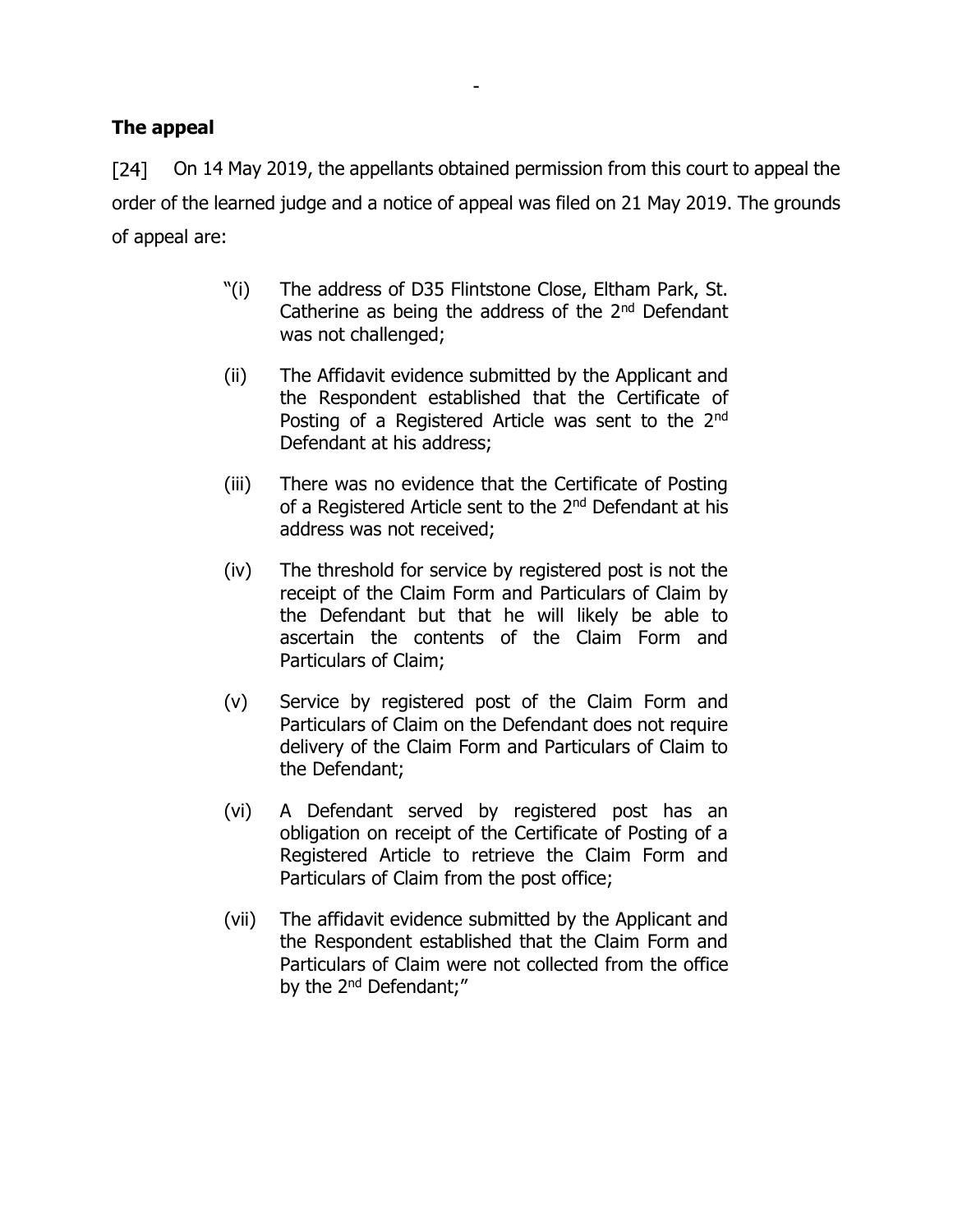#### **Submissions on behalf of the appellants**

 $[25]$ In the skeleton and oral arguments, Mr Nelson, who appeared for the appellants, asserted that the 2<sup>nd</sup> respondent's last known address was D35 Flintstone Close, Eltham Close, in the parish of Saint Catherine. It was also pointed out that the address was not disputed at the hearing of the application to set aside the default judgment. That address was also referenced in the 2<sup>nd</sup> respondent's notice of application for court orders and the affidavit of Vanessa Peck, in support. It was contended that the insurance company's acceptance of the address as that of the 2<sup>nd</sup> respondent's, coupled with the evidence of despatch of the certificates of posting of registered articles to the same address, was sufficient to prove service.

-

 $[26]$ Counsel contended that there was no requirement for the pleadings to have been received, to satisfy the provisions of the CPR. The despatch of the notice of the claim form/certificate of posting to the last known address of the 2<sup>nd</sup> respondent was sufficient and it was for him, having received the notice, to account for not acting upon it. Mr Nelson indicated that the evidence showed that the certificate of posting was sent to the 2<sup>nd</sup> respondent's last known address, it had not been returned to the post office and there was no evidence from the 2<sup>nd</sup> respondent that he did not receive it. He argued further that since there was proof that the notice was sent to the  $2<sup>nd</sup>$  respondent's last known address, the claim form and particulars of claim were deemed to have been served on the 2<sup>nd</sup> respondent.

Counsel went on to explain that the threshold for specified service by registered  $[27]$ post was distinct from that of personal service. He referred to rules 5.14(2) and 6.4(1)(b) of the CPR and posited that the threshold for service by a specified method, based on rule 5.14(2)(b), was that the method of service used was "likely to [enable the person served to] ascertain the contents of the claim form and particulars of claim". Rule 5.14 of the CPR was, therefore, satisfied where the intended recipient had the opportunity to ascertain the contents of the article, even if he did not collect it from the post office.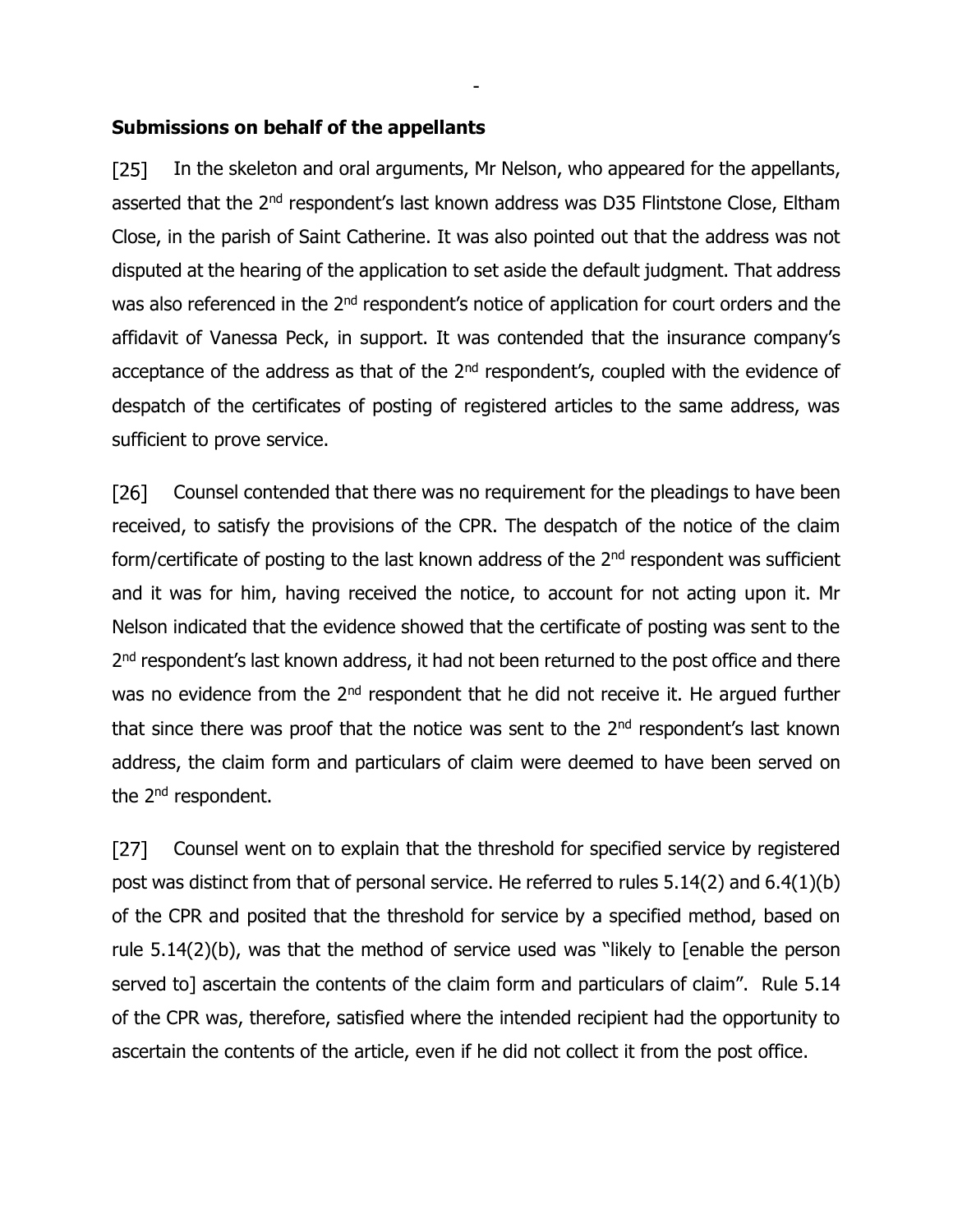$[28]$ The argument was also made that the recipient of a certificate of posting was obligated to attend the post office to collect the registered article. The certificate of posting was intended to alert the recipient to the presence of the article at the post office and give him the authority to collect it, and where the recipient refused or failed to do so, it was inequitable for him to say that a judgment ought to be set aside because he did not receive the article. The appellants were only required to show that the 2<sup>nd</sup> respondent was served with notice of the claim form (that is, the certificate of posting/ the registered slip) at his usual or last known place of residence, he asserted.

-

[29] It was acknowledged that the onus was on the appellants to satisfy the court that the method of service was likely to bring notice of the claim form and particulars of claim to the 2<sup>nd</sup> respondent's attention. The obligation was met, counsel submitted, pointing to the following reasons:

- i) the 2<sup>nd</sup> respondent's address was not challenged;
- ii) notice was sent to that address;
- iii) there was no challenge to the assertion that the notice was received;
- iv) there was no evidence that the  $2<sup>nd</sup>$  respondent did not receive the notice (no affidavit from the 2<sup>nd</sup> respondent who has the burden of proof); and
- v) there was no evidence that the certificates of posting were returned.

[30] Mr Nelson was also of the view that the appellants did not only satisfy the threshold for service by registered post but proved service on the  $2<sup>nd</sup>$  respondent by the filing of affidavit evidence. The affidavits of Bernice Scott were referenced as proof of service in terms set out in rule 5.11 of the CPR. It was contended that the letter from the postal authority, the affidavits of service bearing the attached certificates of posting of the registered articles, and the photocopied envelopes, established that the appellants had also proved service in accordance with rule 5.15 of the CPR. Service having been effected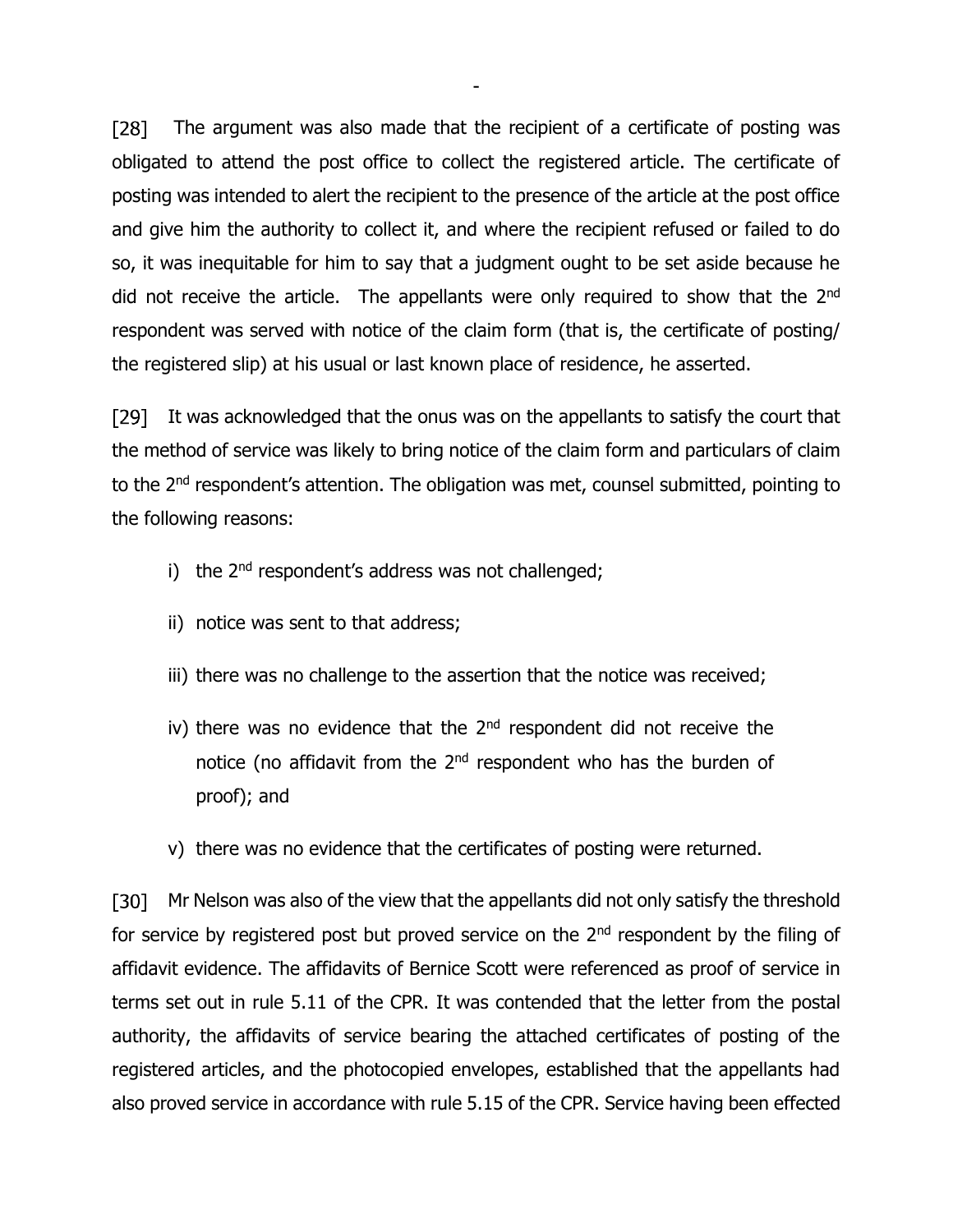by registered post, there was no duty to deliver the mail containing the claim form to the 2<sup>nd</sup> respondent by hand or to see to it that it was delivered to him by the post office. A party ought not to be asked to do more than is required under the law, he posited. The 2<sup>nd</sup> respondent had failed or refused to collect the claim form and particulars of claim from the post office and such failure or refusal, without more, was an insufficient basis on which to have the default judgment set aside.

-

 $[31]$ Counsel said it made no difference that the documents were returned to the sender. It was also irrelevant whether the registered slip had indicated what was contained in the envelope to be collected.

 $[32]$ In those circumstances, the court erred when it set aside the judgment on the basis that the claim form and particulars of claim were not received by the 2<sup>nd</sup> respondent.

Reliance was placed on the cases of **Cranfield & another v Bridgegrove Limited and other appeals** [2003] EWCA Civ 656 ('**Cranfield v Bridgegrove**'), (especially paragraphs 97 and 102) and **Mohammed Akram v Richard Benjamin Adam** [2004] EWCA Civ 1601 ('**Akram v Adam'**) (paragraphs 33 and 34) for the meaning of "deemed service" by registered post. Counsel also said that the cases relied on by the insurance company could be distinguished on the basis that they involved the non-delivery of notices.

#### **Submissions for the 2 nd respondent**

Mrs Burton-Campbell, appearing on behalf of the 2<sup>nd</sup> respondent, submitted that  $\lceil 34 \rceil$ the primary question in the appeal turned on the interpretation of the "deeming" provisions contained in rules 5.14 and 5.19 of the CPR, as well as section 52(1) of the Interpretation Act. She indicated that rule 5.11 was also relevant.

[35] Counsel pointed out that there was no indication in the order by Master Lindo as to the specific address of each respondent and this resulted in a conundrum. She observed that although the claim form had indicated that the  $1<sup>st</sup>$  respondent's address was Apartment 73, Campview Apartments, Saint Andrew, the affidavit of Junior Rowe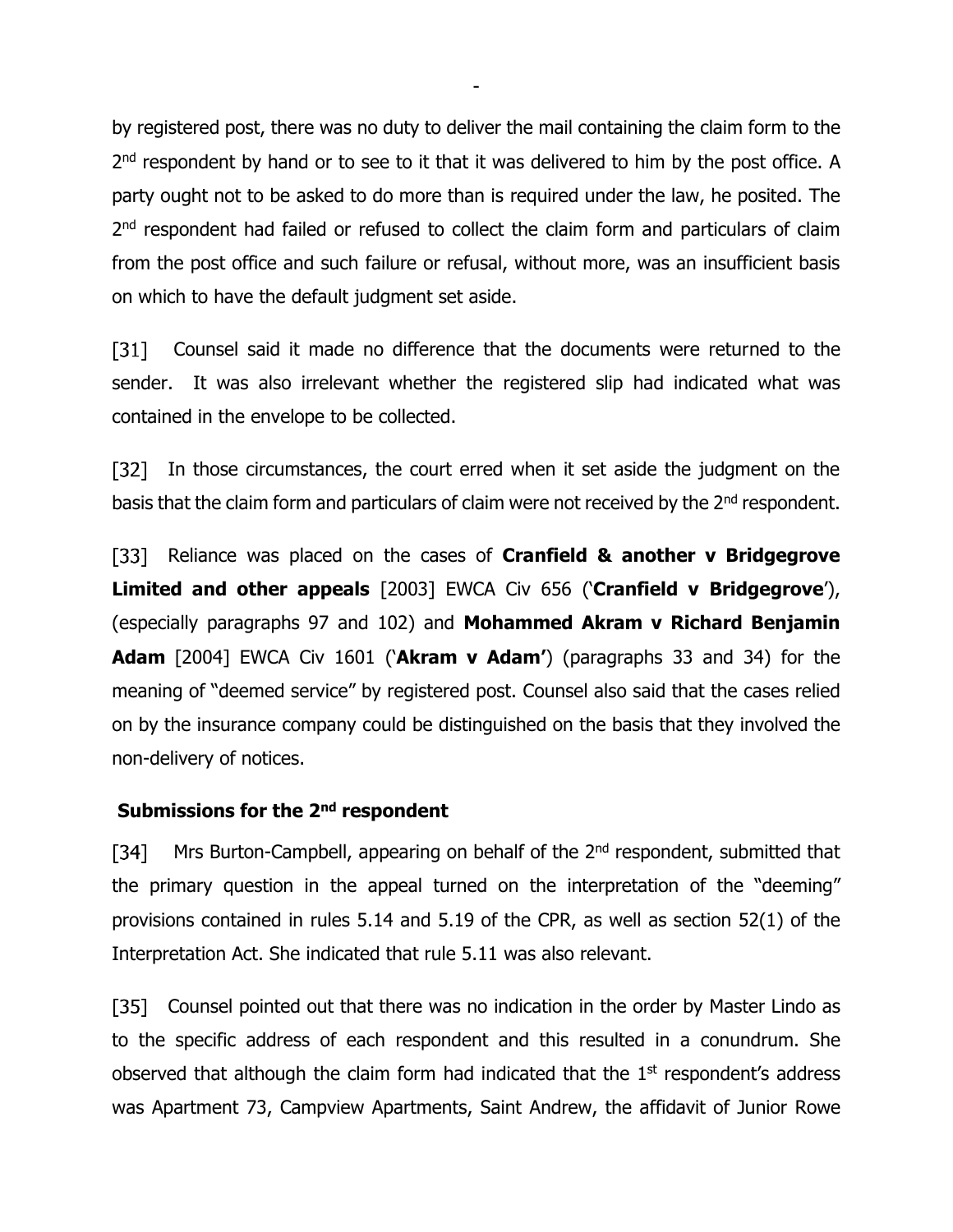made it clear that even before the order for alternative service by registered post, it was known to the former attorney-at-law for the appellants that the  $1<sup>st</sup>$  respondent was no longer residing at that address. The affidavit evidence had also established that the 1<sup>st</sup> respondent no longer lived at the address to which the documents were posted, so there would have been non-compliance with the order. If there was knowledge that he had moved, the address he removed from could not be taken to be his last known address. Reference was made to the case of **Idemia France SAS v Decatur Europe Limited & Others** [2019] EWHC 946 (Comm), as an illustration of the point that where there was information that a defendant no longer lived at particular premises, he could not properly be served at those premises as "his last known" residence.

-

Counsel also indicated that despite confirmation by the appellants' former  $[36]$ attorney-at-law that the 2<sup>nd</sup> respondent's correct address was 1035 Flintstone Close, the affidavit of posting, filed on 24 April 2014 by Bernice Scott, omitted to state an address of posting and the certificate of posting attached stated that the 2<sup>nd</sup> respondent's address was D35 Flintstone Close, Eltham Park PO, Saint Catherine. This was significant, she argued, because it meant that the 2<sup>nd</sup> respondent could not have been served "at his last known address", as the order of Master Lindo had directed.

 $[37]$ One's last known address, she argued, was where the person lived at the time of service (relying on **Mersey Docks Property Holdings & Others v Michael Kilgour** [2004] EWHC 1638) ('**Mersey Docks v Michael Kilgour**'), and the appellants had claimed to know, after enquiries, that the correct address and last known address for the 2<sup>nd</sup> respondent was 1035 Flintstone Close, yet purported to serve him at D35 Flintstone Close.

 $[38]$ Mrs Burton-Campbell referenced the letter from the postal authority which indicated that although the registered slip was sent to the address on the registered mail, the letter (containing the claim form and particulars of claim) had not been collected and was subsequently returned to the appellants' former attorney-at-law. She asked the court to note that the letter from the postal authority did not specifically state that the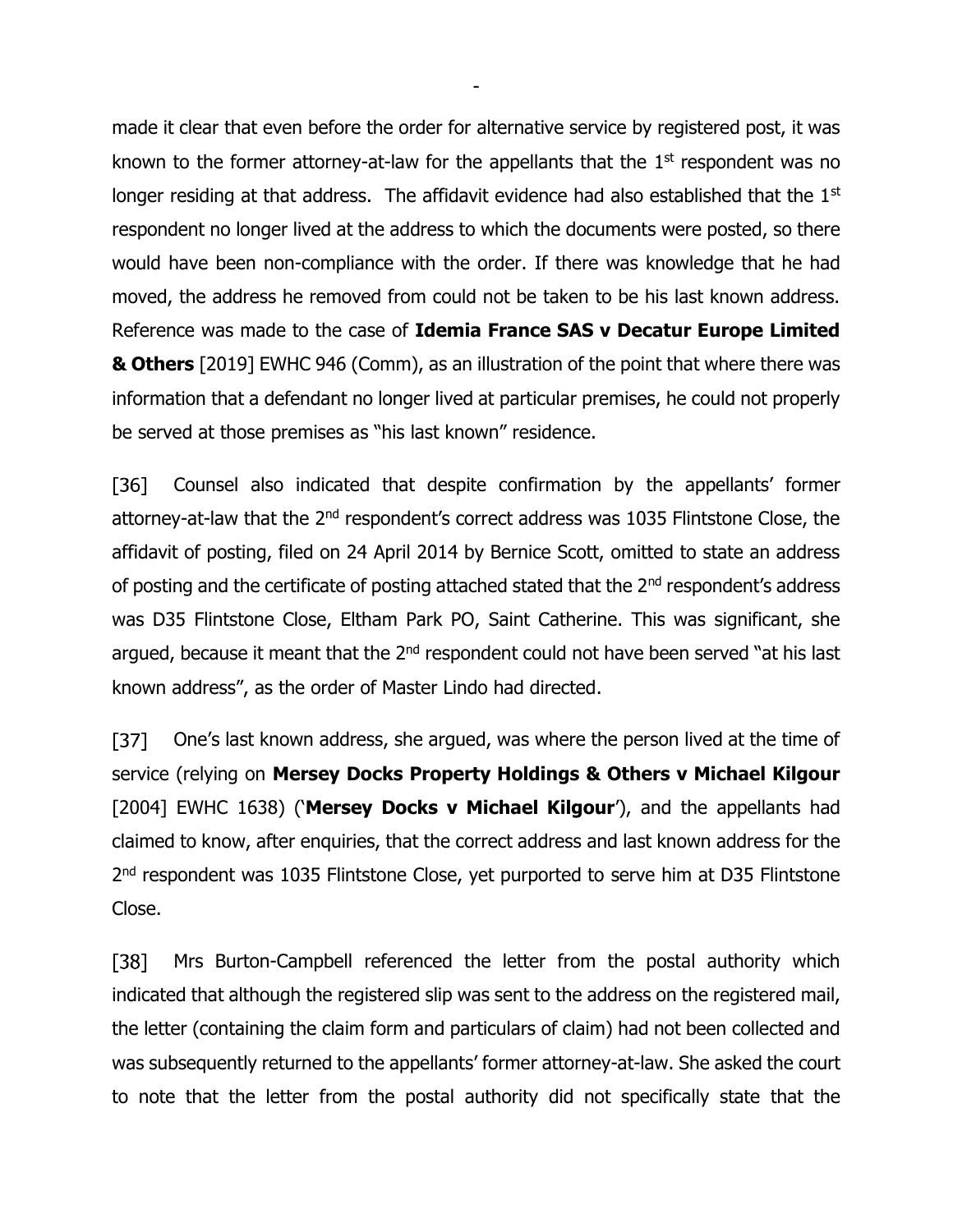registered slips were delivered to the respondents, and argued that in the absence of further evidence from the postmaster general to prove that the respondents had received those registered slips, the judge's finding that there was no evidence that the notices were received by the respondents could not be impugned.

-

 $[39]$ Mrs Burton-Campbell indicated that, in keeping with sections 6, 24(1), 31 and 37 of the Post Office Act and sections 69(3) - (4), 70 and 78 of the Post Office Regulations 1941, the contents of articles posted had to be kept private and postal clerks were under a duty not to disclose the contents of any registered article received by the post office. This prohibition, without more, she argued, would support the learned judge's finding that there was no evidence before the court that a certificate of posting of a registered article put a defendant on notice as to what the documents at the post office contain or who they came from. As a corollary to that point, it was contended that since a registered slip sent from the post office had no description of what the registered article was, the recipient would not be aware that it contained a claim form and particulars of claim or any information to alert the recipient to the claim. The case of **Ann Thomas v Guardsman Limited and NMIA Airports Limited** [2018] JMSC Civ 42 was relied on, in support of that submission.

 $[40]$ In the result, she observed, the certificate of posting, if received at all, would amount to no more than mere notice that a registered article had been received at the post office for the 2<sup>nd</sup> respondent and that would not have been sufficient to cause him to ascertain the contents of the claim form and particulars of claim.

 $[41]$ Counsel asserted that the appellants had the evidential burden to satisfy the court that the registered slip was served on the 2<sup>nd</sup> respondent. She contended that there was a difference between the registered slip being sent and it being received. She emphasized that the letter from the postal authority did not say that the certificate of posting was delivered. In the absence of such confirmation, she argued, it could not be said by the appellants, with any certainty, that it had been received. Furthermore, the return of the mail containing the claim form and particulars of claim undelivered was sufficient proof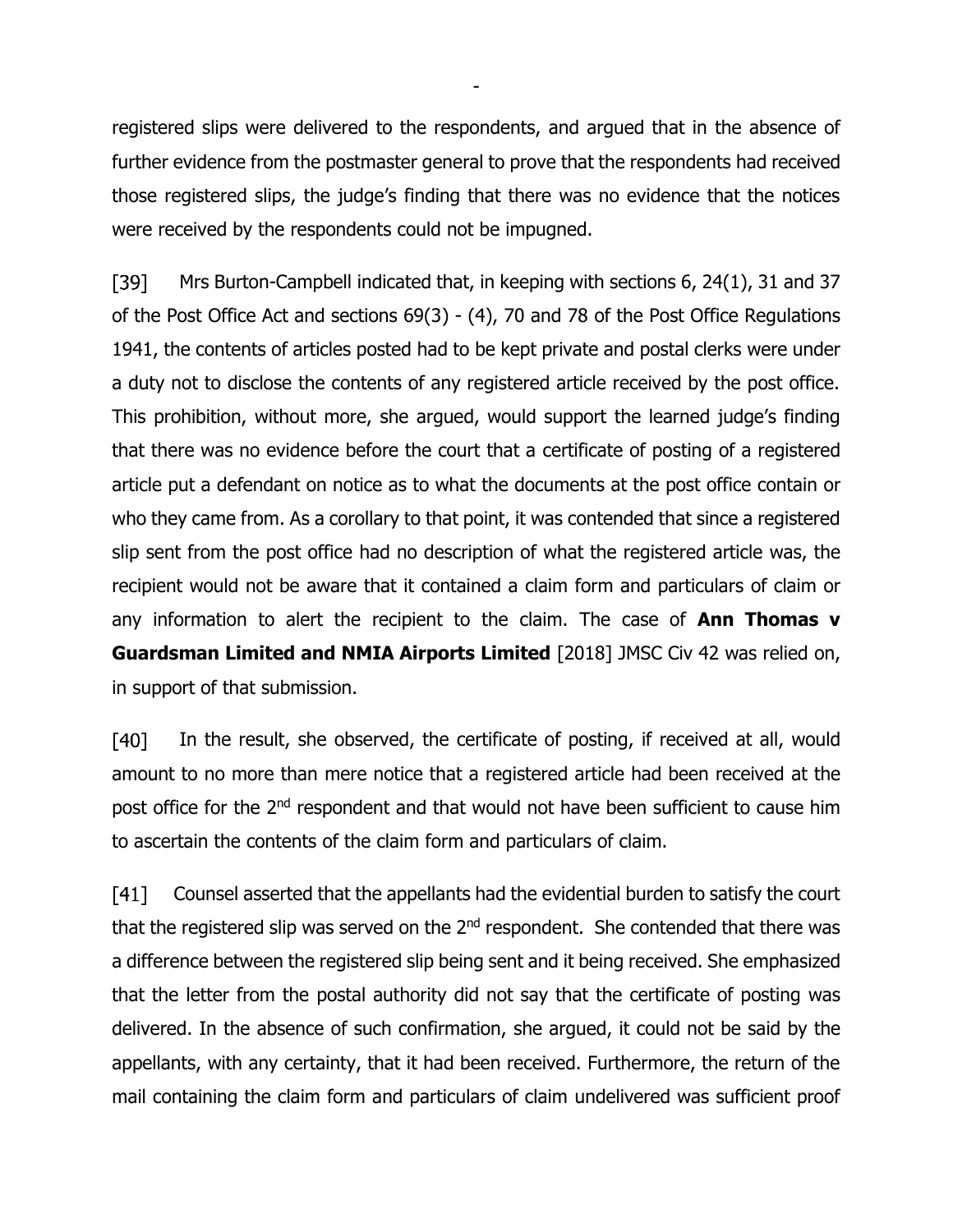of non-service and would constitute irrefutable evidence of the lack of service. The cases of **R v County of London Quarter Sessions Appeals Committee Ex parte Rossi** (1956) 1 QB 682 ('**Ex parte Rossi'**), **Hewitt v Leicester City Council** [1969] 2 All ER 802, **Callidine-Smith v Saveorder Limited** [2011] EWHC 2501 (Ch) and **Linton Watson v Gilon Sewell, McKay Security & Investigative Service Limited v Restaurants of Jamaica Limited** [2013] JMCA Civ 10 ('**Linton Watson v Gilon Sewell'**) were referred to and relied on in support of those submissions.

-

[42] It was maintained by Mrs Burton-Campbell that quite apart from considering that the claim form and particulars of claim were returned undelivered, other aspects of the service were so unsatisfactory that the court could not reasonably conclude that the respondents had been served with the notice of the arrival of a registered article. The absence of a stated address of service in the affidavit of service and the fact that the address on the registered slip was different from that stated in the affidavit of Junior Rowe, would raise obvious questions as to whether service on the  $2<sup>nd</sup>$  respondent was proper. She also observed that there had been no attempt to cure the defect in the affidavit of service.

[43] Counsel relied on rule 5.19 of the CPR and section 52(1) of the Interpretation Act as authorities for the proposition that the presumption of deemed service may be rebutted by contrary evidence. On the strength of those provisions, she submitted that where a claim form and particulars of claim were purportedly served by registered post and there was evidence of their return, the presumption of deemed service was rebutted and any step taken in reliance on such service could not stand and had to be set aside. The consequence of a failed attempt to serve the claim form and particulars of claim was that the requirement for the entry of a default judgment would not have been met and its entry would therefore be irregular. She relied on **Linton Watson v Gilon Sewell** per Phillips JA, para [40] and rule 12.4(f) of the CPR.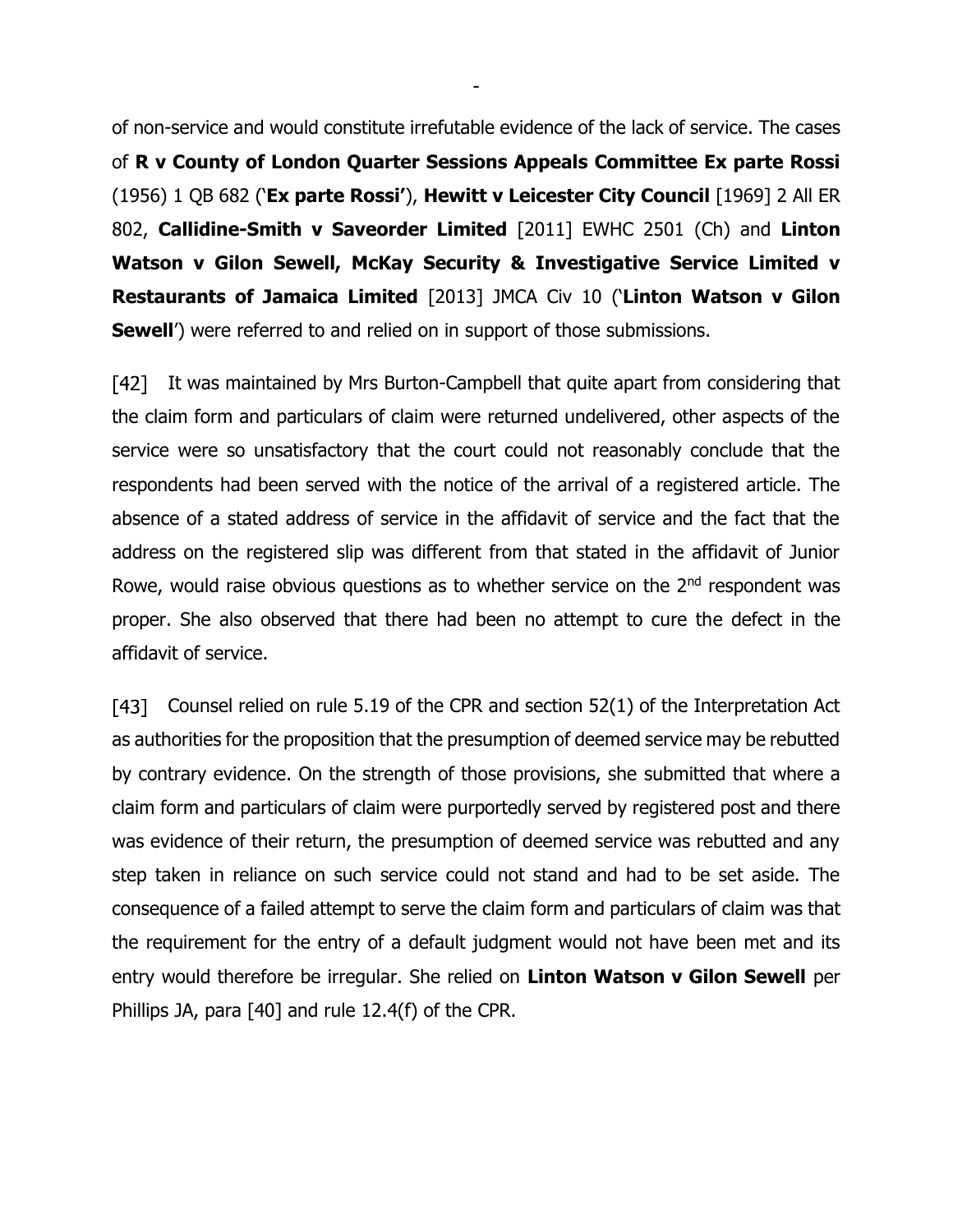#### **Issue**

[44] The primary issue in this appeal is whether, on the evidence, and a proper construction of the rules 5.11, 5.14, 5.19, 12.4 and 13.2 of the CPR, the learned judge was correct to set aside the default judgment against the 2<sup>nd</sup> respondent, on the basis that he was not properly served with the claim form and particulars of claim.

-

# **Discussion**

 $[45]$  Rule 13.2 of the CPR states:

…

- "(1) The court must set aside a judgment entered under Part 12 if judgment was wrongly entered because-
	- (a) in the case of a failure to file an acknowledgment of service, any of the conditions in rule 12.4 was not satisfied;
- (2) The court may set aside judgment under this rule on or without an application."

[46] Rule 12.4 of the CPR deals with conditions to be satisfied and the failure to acknowledge service as a basis for a default judgment. It states, in part:

- "12.4 The registry at the request of the claimant must enter judgment against a defendant for failure to file an acknowledgment of service, if-
	- (a) the claimant proves service of the claim form and particulars of claim on that defendant;
	- (b) the period for filing an acknowledgment of service under rule 9.3 has expired;
	- (c) that defendant has not filed-
		- (i) an acknowledgment of service; or
		- (ii) a defence to the claim or any part of it;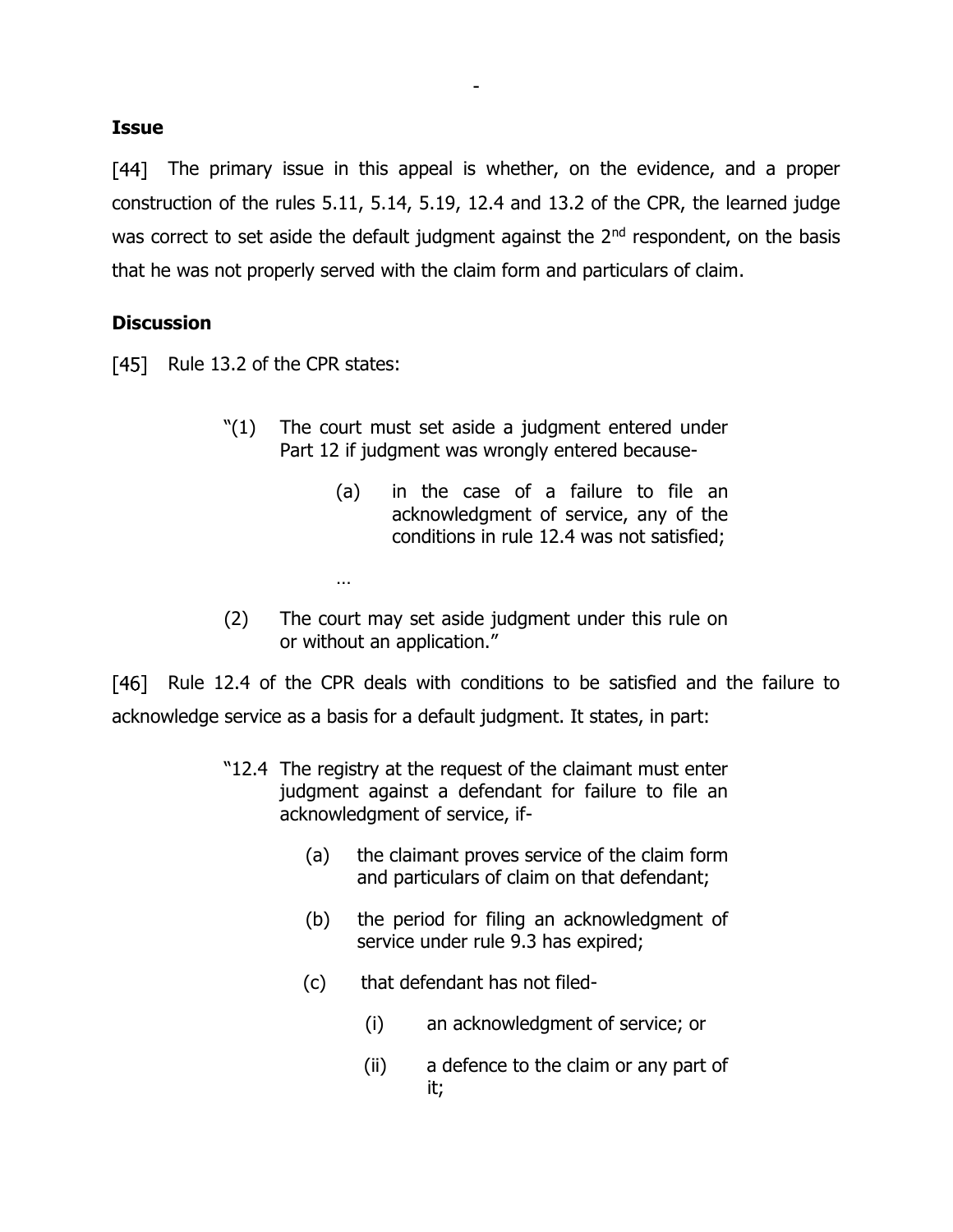[47] Since rule 13.2 mandates that the default judgment must be set aside, as of right, if any of the conditions under 12.4 was not satisfied, the learned judge would have been correct to do so if there was an absence of proof that the claim form and particulars of claim were served on the 2<sup>nd</sup> respondent.

-

[48] As already indicated, the application in the court below, challenging the validity of service of the claim form and particulars of claim, was brought by the insurance company, on behalf of the 2<sup>nd</sup> respondent. Although Mrs Burton-Campbell made submissions in relation to both respondents, it is apparent from the grounds of appeal and submissions on behalf of the appellants, that this appeal is only concerned with the issue of service as it relates to the 2<sup>nd</sup> respondent. Consequently, the issues will be discussed in relation to the 2<sup>nd</sup> respondent only, except when the context makes it necessary to refer to both respondents.

#### Last known address

[49] The record of appeal reveals that at the time the order for service by registered post was made, evidence was before the learned master that 1035 Flintstone Close had become known to the appellants as the current address of the 2<sup>nd</sup> respondent (see affidavit of Junior Rowe filed 5 March 2013 and affidavit of Sylvester C Morris filed 20 September 2013). The last attempt to serve him, personally, at that address was in December 2012.

[50] Some five months after Master Lindo's order, in April 2014, based on the information stated in the relevant registered slip exhibited to the affidavit of Bernice Scott (there was no address stated for the  $2<sup>nd</sup>$  respondent in the affidavit of service), the registered mail (containing the claim form and particulars of claim), was posted to the 2 nd respondent at D35 Flintstone Close**.** However, the record does not disclose what further enquiries, if any, were made, at the time of posting of the registered mail, that would have established D35 Flintstone Close as the 2<sup>nd</sup> respondent's current or last known

…"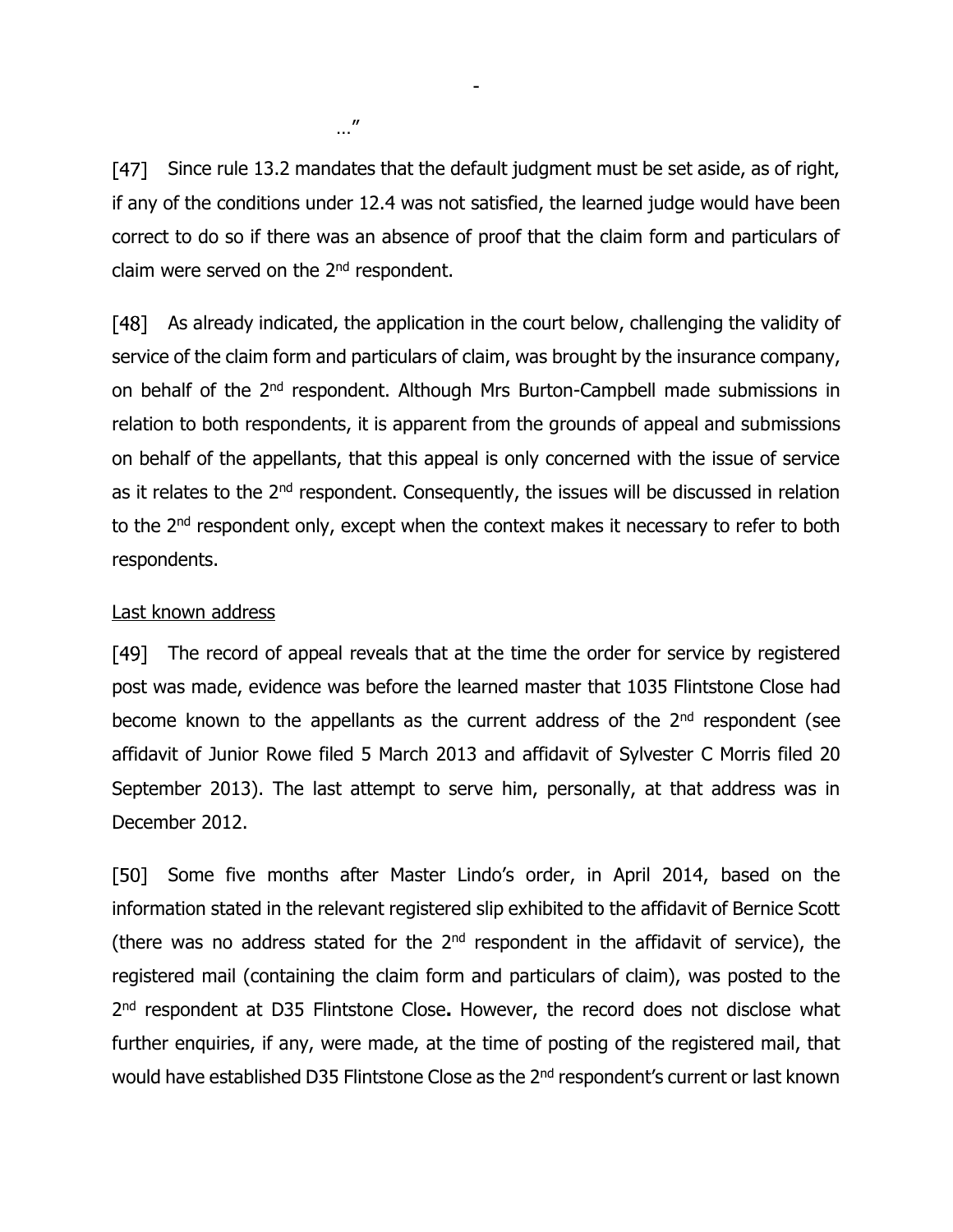address. Nor was there any explanation in the evidence from which it could be inferred that at the time of the posting of the registered mail, the appellants knew the 2<sup>nd</sup> respondent's last known address to be D35 Flintstone Close and not 1035 Flintstone Close. In my view, since the earlier ascertained address of 1035 had not been used, it was incumbent on the appellants to establish, as a matter of evidence, when D35 Flintstone Close became known as the  $2<sup>nd</sup>$  respondent's last known address.

-

F511 In **Mersey Docks v Michael Kilgour**, the words "last known place of business" was construed by Toulmin J at paragraphs 62 to 63:

- "62 I have therefore the two alternatives: either to construe 'last known place of business' as the last place known to the claimant...or alternatively the last known ascertainable place of business…
- 63 It seems to me that the proper construction is last known place of business in the sense of last place of business known to the claimant. This is, in itself, a relatively onerous provision, since in order to acquire the requisite knowledge a party must take reasonable steps to find out at the date of service what is the current place of business or the last place from which the party carried on its business. It will be a matter of evidence whether or not a party has discharged the obligation to have the requisite knowledge at the time of service…"

[52] That case shows that the defendant must not only be served at what is his last known or current address but there must be evidence provided by the claimant from which the court may ascertain how the claimant came by that knowledge.

[53] In her affidavit of June 2018, Miss Peck deposed that D35 Flintstone Close had been given by the 2<sup>nd</sup> respondent in 2004 for insurance purposes. That contract of insurance was for one year. Before this court, the appellants seized upon this disclosure as providing confirmation that of the two alternative addresses, D35 Flintstone Close was indeed the correct one to have been used as the last known address. But there was no evidence of any efforts made by the appellants, at the time of posting the registered mail,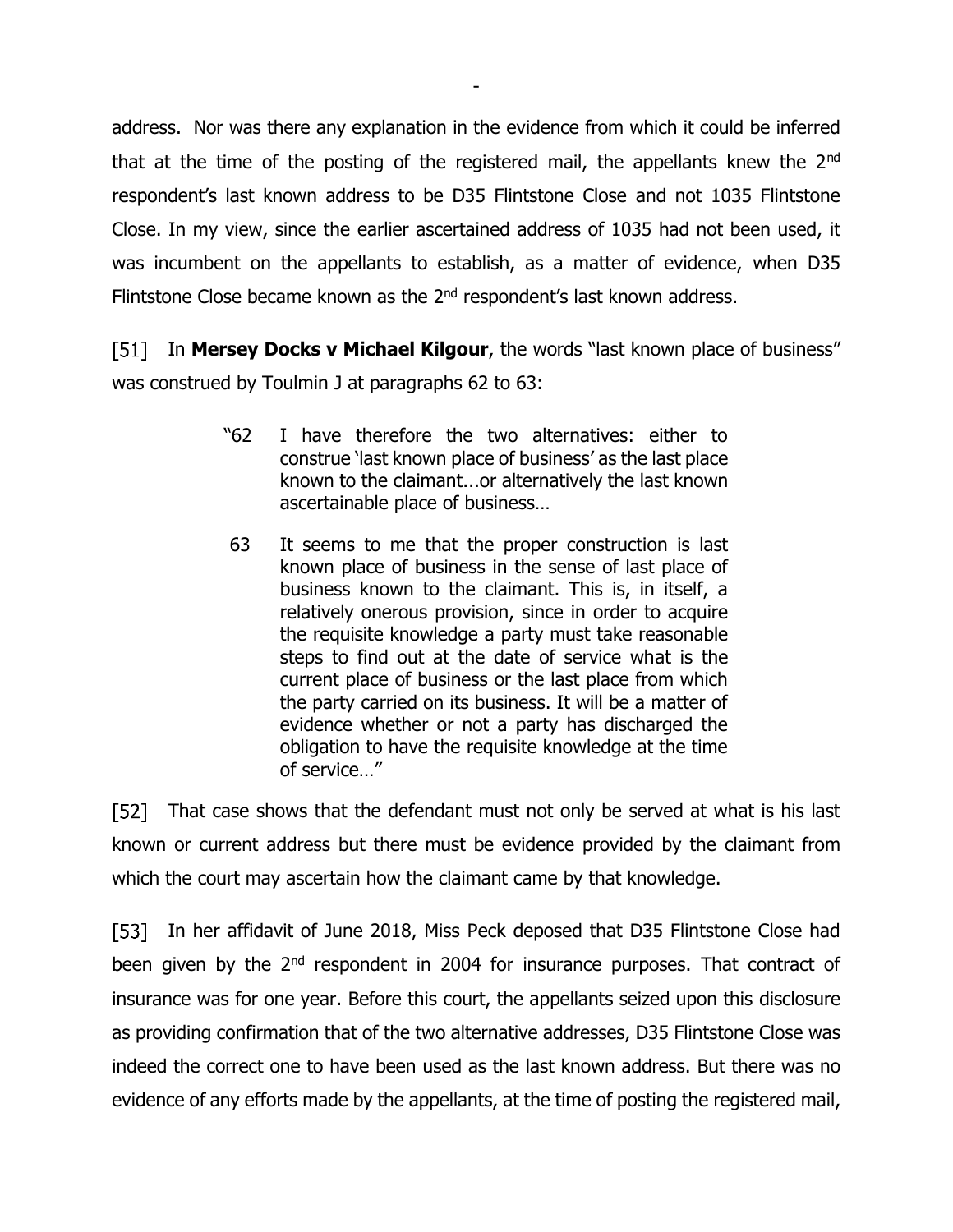in 2014, to establish or which did, in fact, establish that the  $2<sup>nd</sup>$  respondent's current or last known address was D35 Flintstone Close.

-

Whilst there was evidence that the 2<sup>nd</sup> respondent had resided at D35 Flintstone [54] Close at the time of the contract of insurance, there was no evidence that it had remained or was his address up to the point at which the registered mail containing the claim form and particulars of claim was posted some 10 years later. In fact, the evidence which the appellants provided in the court below was to the contrary. The affidavit evidence shows that after 2005 (when, according to the insurance company, the contract of insurance had terminated), the appellants had ascertained that the 2<sup>nd</sup> respondent was residing at 1035 Flintstone Close.

[55] So, bearing in mind the evidence of Junior Rowe and Sylvester C Morris that 1035 Flintstone Close had been ascertained as the 2<sup>nd</sup> respondent's last known address and that personal service had been attempted there; that the reference in the request for default judgment was to Apartment 73, Campview Apartments as the address at which the 2<sup>nd</sup> respondent was purportedly served the registered mail containing the claim form and particulars of claim; that the affidavit of service filed by Bernice Scott did not say to which address the registered mail containing the claim form and particulars of claim was posted; and that there was an absence of reasons why the registered slip was addressed to the 2<sup>nd</sup> respondent at D35 Flintstone Close instead of 1035 Flintstone Close, it could not be said with any certainty that the  $2<sup>nd</sup>$  respondent was served at his last known address.

[56] On this basis alone, service could be found to be irregular (see **Al-Tec Inc Limited v James Hogan et al** [2019] JMCA Civ 9 ('**Al-Tec v Hogan**') (see paras [105], [106] and [108]).

 $[57]$ However, the court below did not base its findings on the question of whether the address for service was correct, as it had not been raised there as an issue. Counsel for the 2<sup>nd</sup> respondent was asked, in the course of hearing this appeal, whether there ought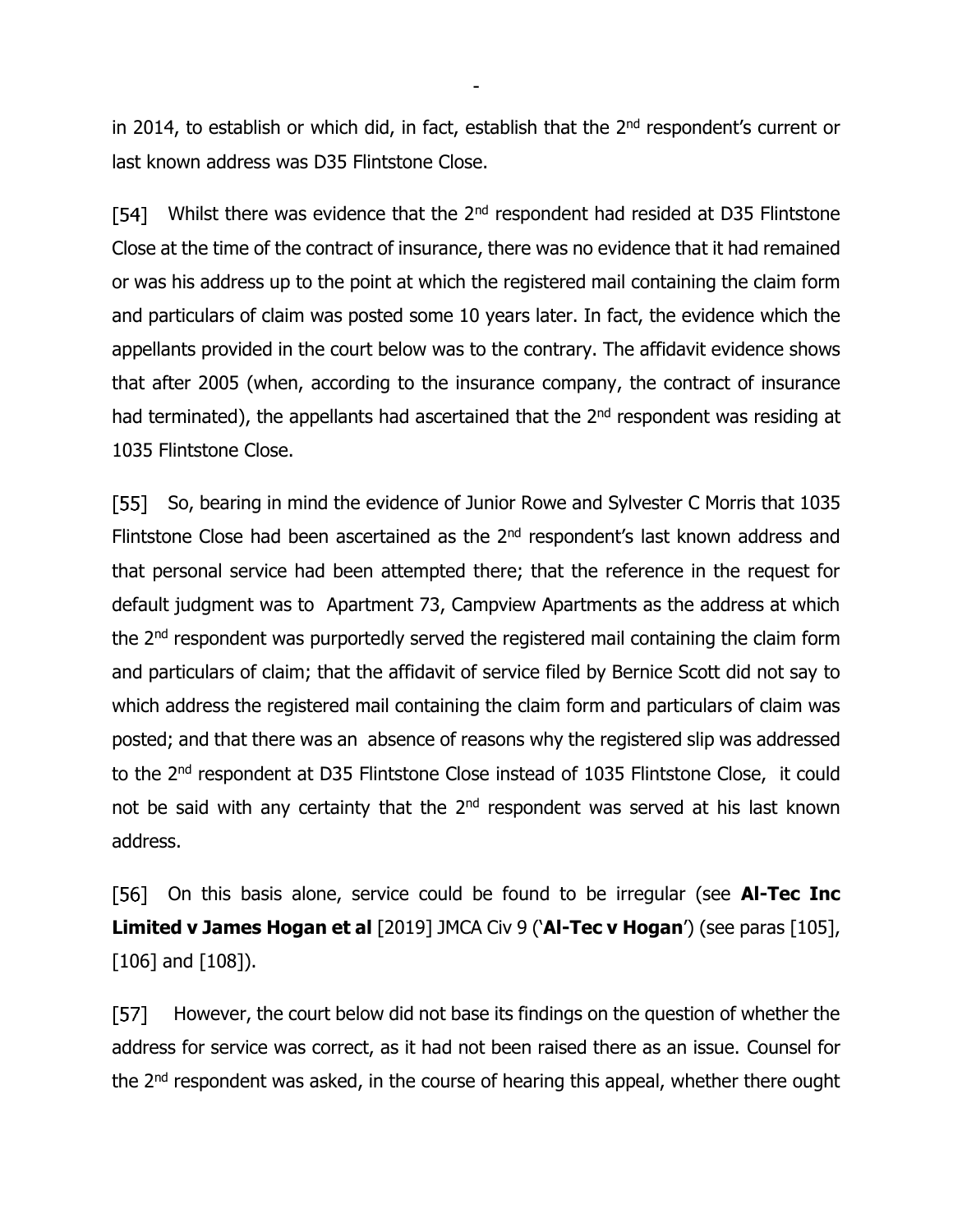to have been a counter-notice of appeal because the accuracy of the address for service was being challenged before this court. She submitted that there was no necessity to do so because the order for alternative service did not indicate a last known address and the evidence had clearly established that the 2<sup>nd</sup> respondent had not been served by the appellants at his last known address.

-

[58] **Murphy v Staples UK Limited** ('**Murphy**') is helpful on this point. That case was one of the appeals decided under the title of **Cranfield v Bridgegrove**, dealing with various issues on service. In **Murphy**, the claimant had sent the claim form by registered post to the defendant's registered office when it had been indicated that it should have been served on the defendant's attorney-at-law. It was conceded in the lower court that there was improper service under the UK CPR 6.5. However, on appeal, the claimant advanced the argument that the service had been good under section 725(1) of the Companies Act 1985. That provision allows for service by post to the company's registered office. The defendant objected on the basis that this argument had not been raised before and it was too late to take the point. The UK Supreme Court decided that "it would be unsatisfactory to determine [the] appeal on a false basis" and "[any] prejudice caused to the defendant by the fact that the point was taken so late could be met by an appropriate order for costs, and giving the defendant time to submit further submissions in writing on the new point" (see paragraph 74).

I adopt the approach articulated in **Murphy** that a new point which had not been pursued below could be dealt with provided that the other party had time to respond and that a matter should not be decided on a false basis.Moreover, in hearing an appeal, this court is not confined to the grounds that have been set out and may make its decision on any ground not contained in the notice or counter-notice of appeal, if the parties had sufficient opportunity to contest such a ground (rule 1.16(3)(b) of the Court of Appeal Rules ('CAR')). This court also has broad powers to draw any inference of facts which is justified on the evidence in a particular case (rule 1.16(4) of the CAR).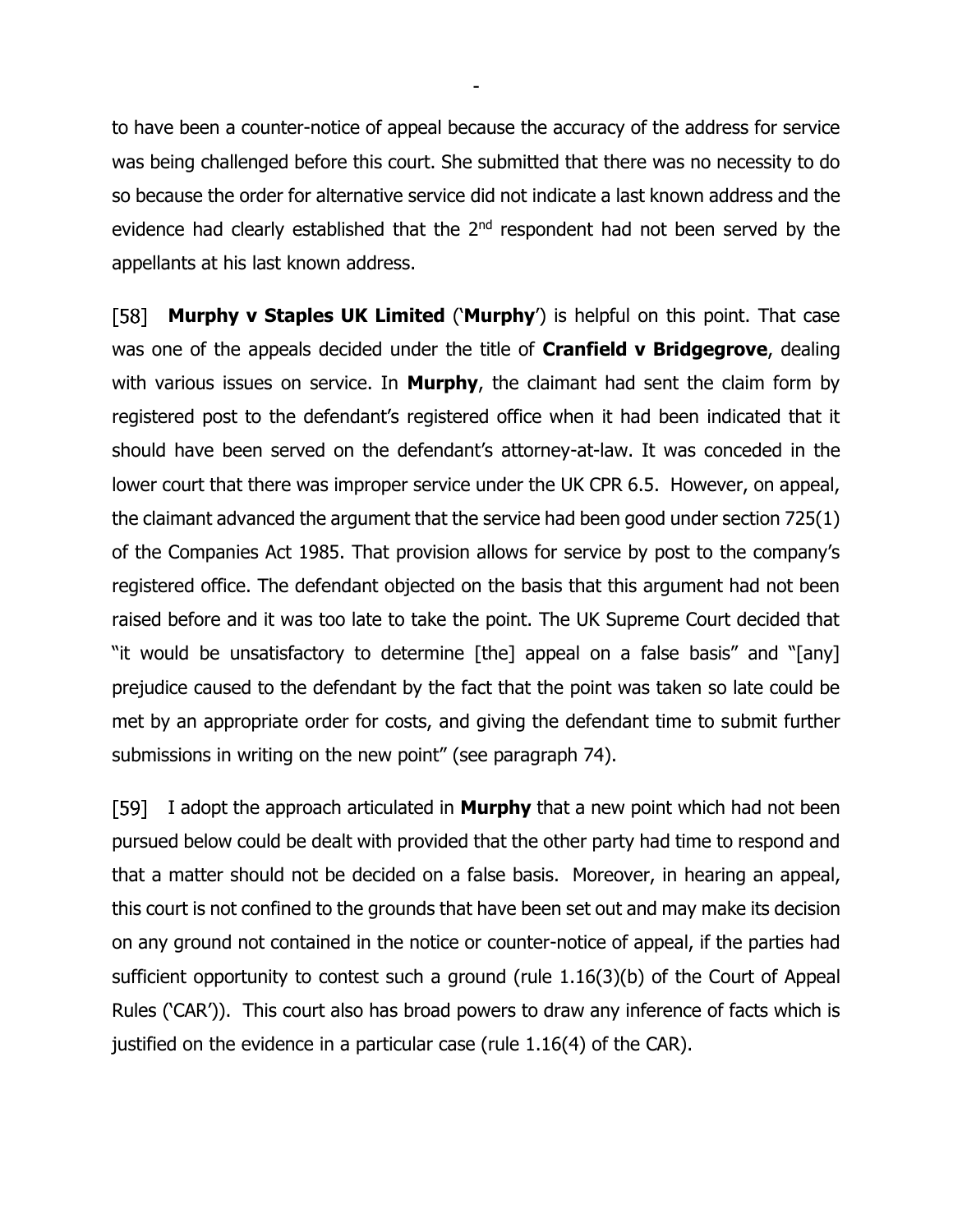[60] Although the point about the address was taken late, the appellants had an opportunity to respond and did so. Having considered the evidence and those submissions, I hold the view that it had not been established by the appellants, with any certainty, that the purported service of the claim form and particulars of claim was at the 2<sup>nd</sup> respondent's last known address, as directed by Master Lindo's order, and on that premise, the default judgment could be set aside.

-

[61] While that reason is sufficient to dispose of the appeal, I will go on to consider the issue of service, on which the learned judge decided the case, and other grounds advanced in the appeal.

# Service by registered post

[62] Service on an individual by an alternative method of service is effected in accordance with rules 5.11, 5.14 (or 5.13 where applicable), 5.15 and 5.19 of the CPR.

[63] It is intended by rule 5.14 that the efficacy of the proposed method of alternative service be proved to the satisfaction of the court. So, it has to be shown that the method of service is likely to be effective, otherwise, the order will more than likely not be granted. Rule 5.14 provides that:

- "(1) The court may direct that service of a claim form by a method specified in the court's order be deemed to be good service.
- (2) An application for an order to serve by a specified method may be made without notice but must be supported by evidence on affidavit-
	- (a) specifying the method of service proposed; and
	- (b) showing that that method of service is likely to enable the person to be served to ascertain the contents of the claim form and particulars of claim."

Under rule 5.11, proof of service must be established in an affidavit by the person responsible for posting the claim form. The affidavit must exhibit a copy of the claim form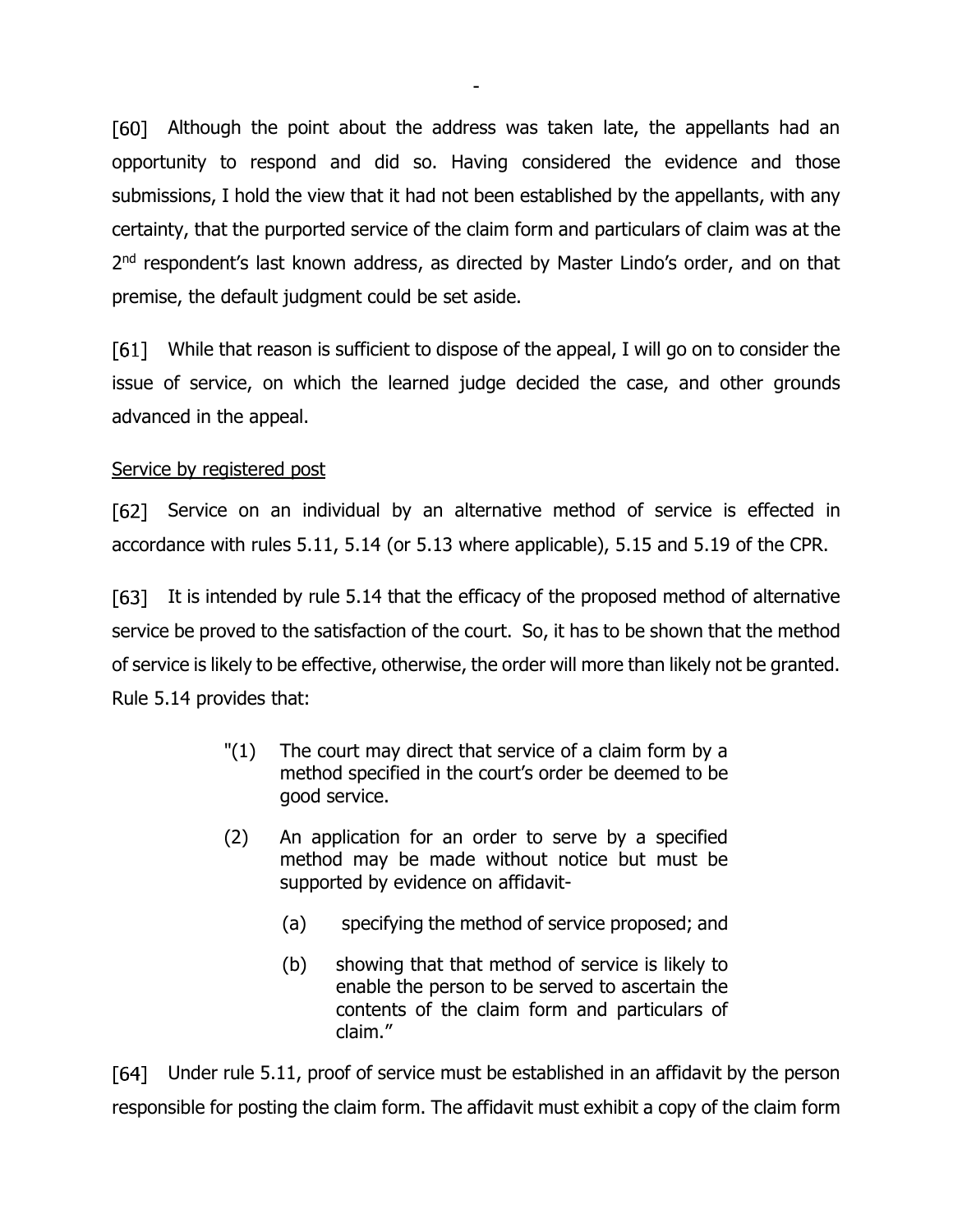and contain a statement stating the date of posting as well as the address to which it was sent.

-

There is also the requirement in rule 5.15 for the sender of the claim form to show F651 that the terms of the order for alternative service were carried out. What this means is that in the absence of an acknowledgment from the  $2<sup>nd</sup>$  respondent that he received notice of the claim form and particulars of claim, the appellants needed to prove that he was served with them at his last known address, in accordance with service by registered post.

[66] Rule 5.19 of the CPR creates a presumption of service. That provision states, as far as is relevant:

> "(1) A claim form that has been served within the jurisdiction by prepaid registered post is deemed to be served, unless the contrary is shown, on the day shown in the table in rule 6.6."

[67] Section 52 of the Interpretation Act makes it plain that for the presumption of deemed service to prevail, the document to be posted must be properly addressed. This means that the intended recipient's address should be correct and complete. Section 52 states, in part:

> "52. (1) Where any Act authorizes or requires any document to be served by post, whether the expression 'serve', 'give' or 'send' or any other expression is used, then, unless a contrary intention appears, the service shall be deemed to be effected by properly addressing, prepaying and posting a letter containing the document, and, unless the contrary is proved, to have been effected at the time at which the letter would be delivered in the ordinary course of post."

[68] On the assumption that the document is properly addressed (and the other conditions in the provision are satisfied), it is to be considered delivered in the ordinary course of post.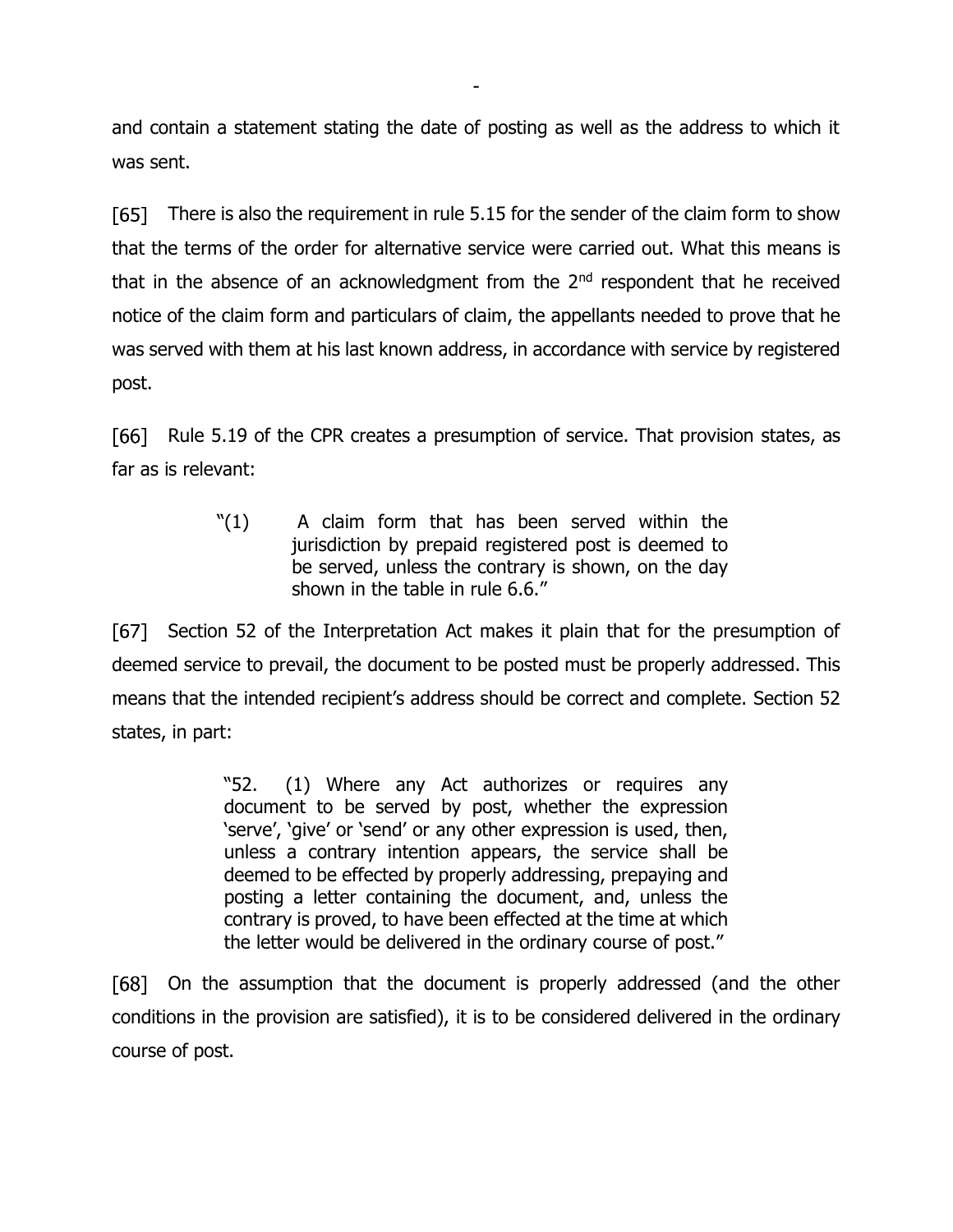The meaning of "deemed service" was explained in **Ace Betting Company Limited v Horseracing Promotions Limited** Consolidated Appeals (unreported), Court of Appeal, Jamaica, Supreme Court Civil Appeal Nos 70 & 71/1990, judgment delivered 17 December 1990, a case that was decided by this court under the now repealed Civil Procedure Code Law. Forte JA (as he then was) stated that a writ that was sent by registered mail and not returned, with no indication that it had not been delivered, would be deemed as having been served on the relevant date. This is the general position under the CPR. A decision to similar effect was made by the England and Wales Court of Appeal in **Akram v Adam.** Once it has been proved that the claim form and particulars of claim were sent to the intended recipient's last known address, in accordance with service by registered post, they would be deemed to have been served (see also **Cranfield v Bridgegrove**. However, the presumption of service of the claim form may be rebutted, by evidence to the contrary, as provided for in rule 5.19 of the CPR.

-

[70] What constitutes a rebuttal of that presumption of service is a matter of evidence. In **Linton Watson v Gilon Sewell**, Phillips JA considered rule 5.19 of the CPR and distilled that the words, "unless the contrary is shown", applied not only to the question of whether there was service at a particular date but to a situation where the act of service itself was being disputed, as in the instant case. At para [36], she stated:

> "…The words in rule 5.19, 'unless the contrary is shown', do suggest that the server or the recipient can attempt to show to the court, once in conformity with the rules, when actual receipt of the documents occurred. In respect of the claimant, evidence can be produced to show that the claim form was in fact sent earlier than the date on which service was deemed to have been effected, thereby dispelling the fiction of deemed service on any other day, and, in my view, in respect of the instant case, that service may not have been effected at all. The presumption of the deemed date of service is therefore, in my opinion, in relation to this rule, rebuttable."

[71] And continuing at para [40], she enunciated that: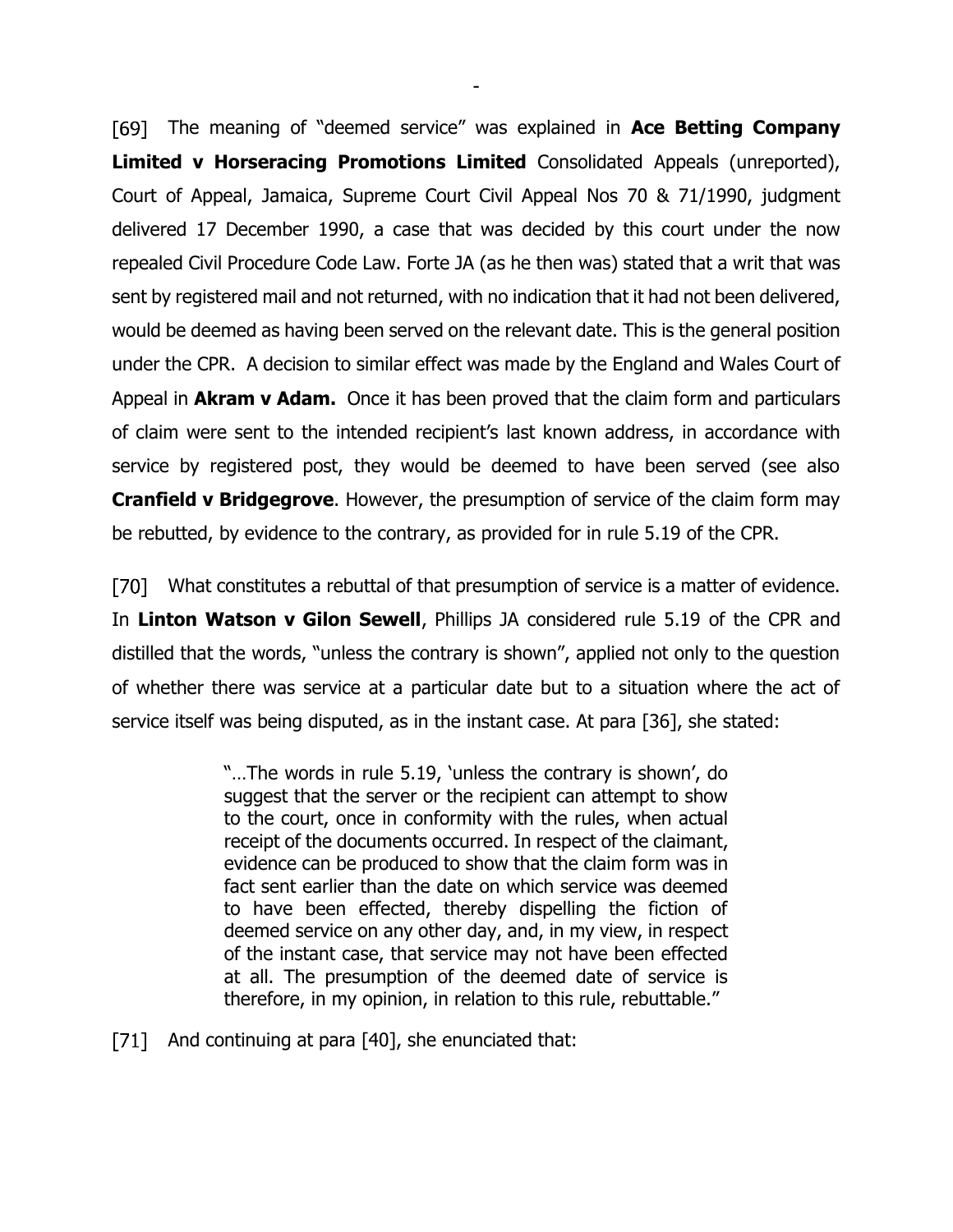"On any interpretation of rule 5.19 of the CPR, as indicated previously, the presumption of service is clearly rebuttable by evidence. This evidence may be adduced on behalf of either the claimant or the defendant, to show that the service of the claim form did not take place on the deemed day of service set out in rule 6.6 or at all."

-

[72] At para [41], Phillips JA went on to say that the mere denial of receipt of the registered mail was not sufficient to disprove service where there had been no evidence from the postal service that the claim form had been returned unclaimed. That statement is consistent with the earlier authorities. But would it also be consistent with the 2<sup>nd</sup> respondent's submission, that the return of the letter containing the claim form, by the postal authorities, is sufficient to rebut the presumption of service?

[73] I found the dictum of the court in **Ex parte Rossi** to be instructive on this point. That case concerned the service of a registered letter to the respondent from the clerk for the County of London. Section 3(1) of the Summary Jurisdiction (Appeals) Act, 1933 (UK) required that notice be given by the clerk, stating the date, time and place of the hearing of the appeal. The notice to any person "may be sent by post in a registered letter addressed to him at his last or usual place of abode". The notice which was sent had been returned, marked: "Undelivered…No response…22-9-54".

One of the arguments put forward by the applicant in **Ex parte Rossi** was that the words, "shall be deemed to be effected" were qualified by, "unless the contrary is proved" in the second half of section 26 of the Interpretation Act, UK (similar to section 52 of our Interpretation Act) and the contrary had been proved because the court knew that the letter had been undelivered. The respondent argued, as did the appellants in this case, that the relevant provisions did not require proof that a person received the communication if he did not appear to a summons served by registered post. If the statute said "sent", sending the notice was sufficient. It was sending and not receiving which was decisive.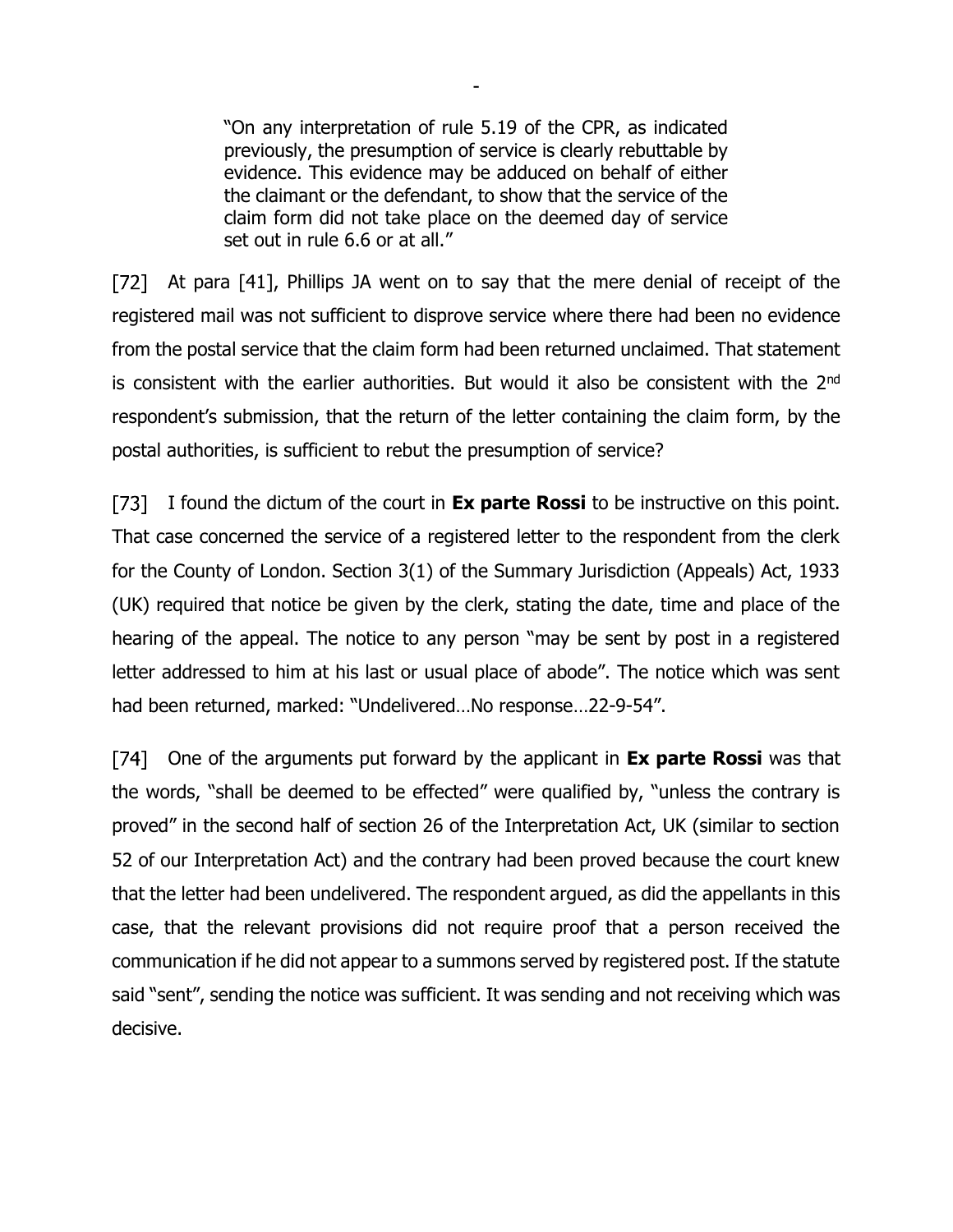[75] Lord Denning, in construing the relevant section, and in response to the argument that it was sufficient to comply with the section once the registered letter was sent to the respondent, even if not received by him and known not to be received, posited, at page 691:

-

" [I]t is to be remembered that it is a fundamental principle of our law that no one is to be found guilty or made liable by an order of any tribunal unless he has been given fair notice of the proceedings so as to enable him to appear and defend them. The common law has always been very careful to see that the defendant is fully apprised of the proceedings before it makes any order against him…"

[76] Similarly, Morris LJ stated at page 696:

"…The purpose of giving notice to a party of the hearing of a case is so that the party may have the opportunity to appear in order to assert or to defend his rights. It seems to me, therefore, that it is of the very essence of such notice that it should be communicated to or should reach the party interested.

It is fundamental in our system of administration of justice that a party should have the right and opportunity to be heard or to be represented. This is well recognized…"

Morris LJ, construing the meaning of the term "unless the contrary is proved" in [77] the context of section 26 of the UK Interpretation Act, opined at pages 697 to 698:

> "But here the contrary was proved. It was proved, not merely that the letter was not delivered in the ordinary course of post but that the letter was not delivered at all. Service cannot in this case be deemed 'to have been effected' at some particular time, i.e., in the ordinary course of post: service was proved not to have been effected at all…Though a letter was sent it did not arrive. 'A notice' was sent, but Mr Rossi was not given notice..."

Lord Denning, in addressing the operation of service by registered post in the UK [78]

stated at page 692: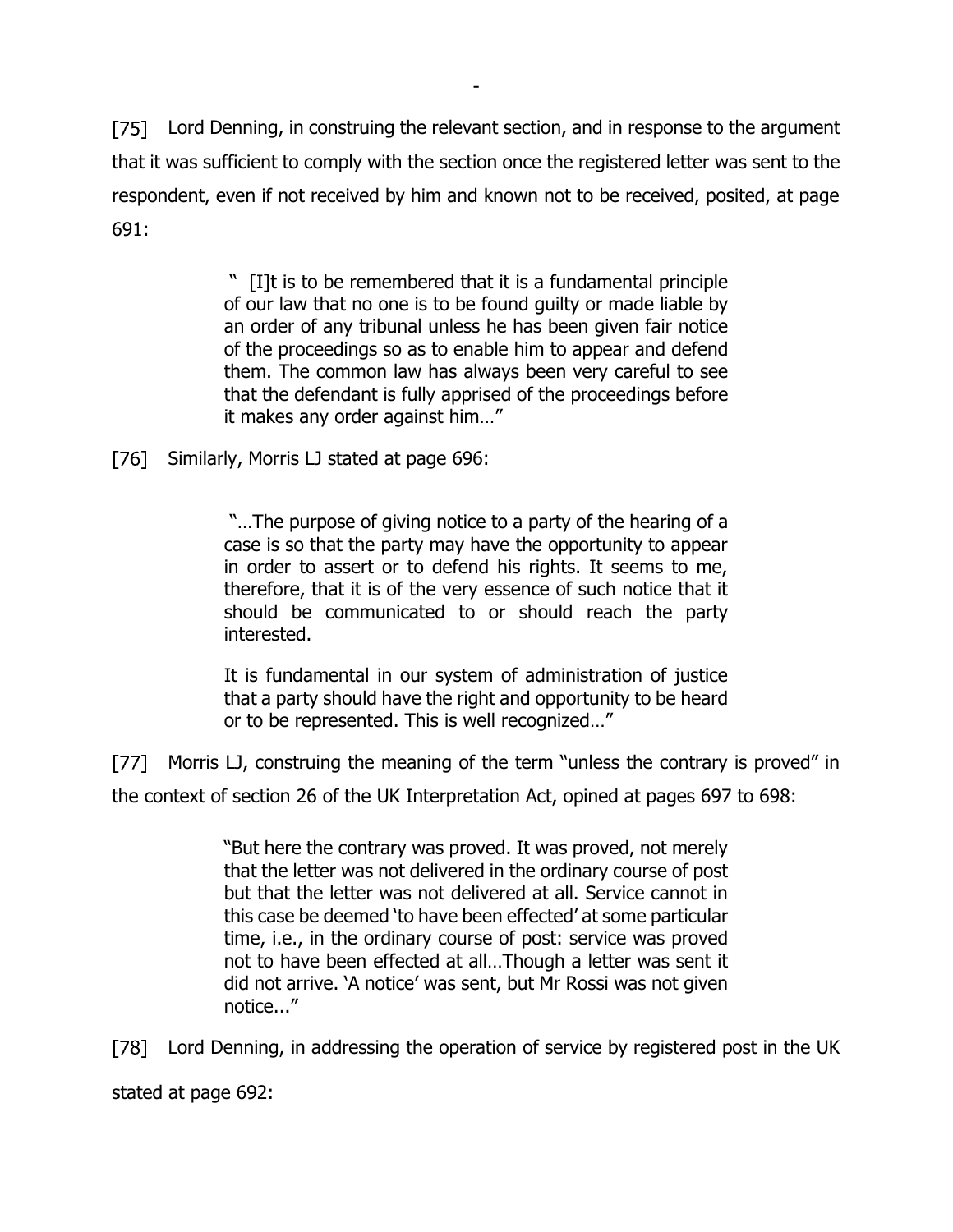"…The merit of registered post in this regard is that the postman will only deliver the letter to the person to whom it is addressed or to someone who will take responsibility for seeing that he gets it. Otherwise he will return it to sender, who will thus get to know, sooner or later, if the letter is not received…[W]hen the case was called on…and Mr. Rossi did not appear, it was essential for counsel for Mrs. Minors to prove service of the notice in accordance with section 3 (1) of the Act. He had to prove that the clerk of the peace had in due course given Mr. Rossi notice of the date, time and place of hearing. This could be done by proof that a notice had been sent to him in good time by post in a registered letter which had not been returned, for it could then be assumed that it had been delivered in the ordinary course of post… But once it appeared that the letter had been returned undelivered, then it was quite plain that he had not been given notice at all of the date, time and place of the hearing. In short, service had not been effected…"

-

As alleged in the instant case, so too was it advanced in **Ex parte Rossi** that the defendant was evading service. I adopt what Lord Denning had to say in that regard at page 693:

> "In any case, even if he was evading service, it does not help [the respondent]. Evading service would be a ground for ordering personal or substituted service, but not for dispensing with service altogether."

F801 I These remarks are to be understood in the particular circumstances of that case, specifically that there was a first hearing at which the applicant was present. It was also known at the time of the second hearing that the applicant had not been served with notice of that hearing but it was decided nonetheless to proceed. One of the reasons for proceeding was that the District Court judge seemed to have accepted that the applicant was evading service. This was found not to be so by the appellate court.

F811 In **Hewitt v Leicester City Council**, a notice sent in a letter by the recorded delivery service to an intended recipient was returned undelivered through the post marked "gone away". Lord Denning MR, at page 804, said: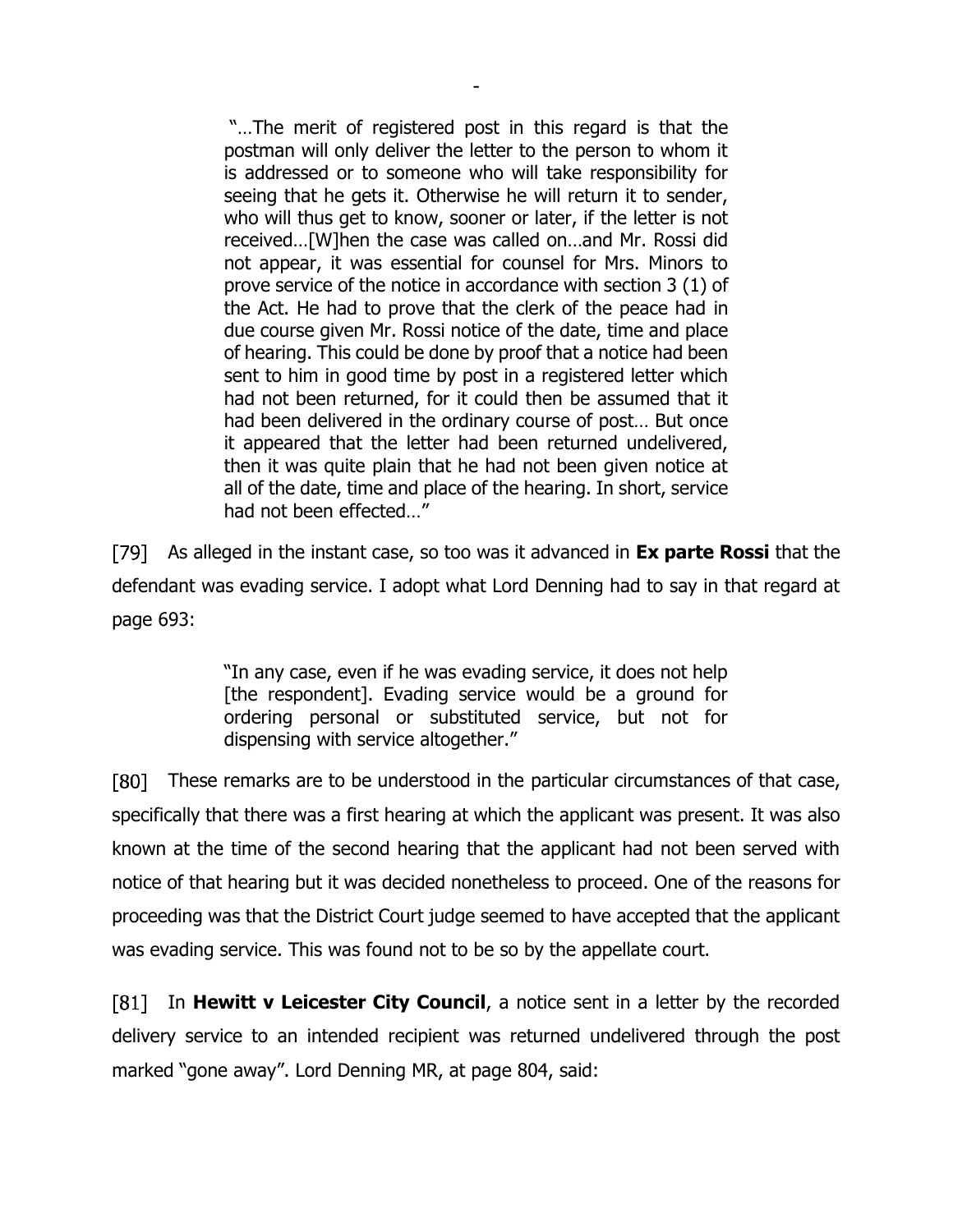"This is a case like *Rossi's* case... We are not bound to "deem" a notice to be served at a particular time, when we know that in fact it was not served at all."

-

A similar issue arose in **Beer v Davies** [1958] 2 All ER 255. In that case, the respondent was involved in a motor vehicle accident and notice of intended prosecution of a driving offence was sent to his home address by registered post within the statutory period. The notice was not delivered because the respondent was away on vacation and no one was at his home. The notice was returned to the appellant by the post office. The information against the respondent was dismissed on the ground that the notice of intended prosecution was not served within the statutory period as it had not been delivered. Lord Goddard CJ at 257 commented as follows:

> "The Court of Appeal in R. v. London Quarter Sessions, Ex p. Rossi (1) ( $[1956]$  1 All E.R. 670), have decided that where a notice is to be served by registered post, though it is prima facie enough to prove that it was correctly directed, stamped and posted, yet if it can be shown that the notice was never delivered there has not been service and s. 26 of the Interpretation Act, 1889, does not assist. In R. v. London Quarter Sessions, Ex p. Rossi (1) the Court of Appeal were not concerned with the Road Traffic Act, 1930. The question was one of an appeal to quarter sessions in a bastardy matter, but the substance of the decision applies equally here because the Court of Appeal were considering s. 3 of the Summary Jurisdiction (Appeals) Act, 1933, which provides for the giving of various notices, and says:

> 'A notice required by this sub-section to be given to any person may be sent by post in a registered letter addressed to him at his last or usual place of abode'." (Italics as in the original)

At page 258 Lord Goddard CJ further opined:

"…but at any rate there is the decision of the Court of Appeal that a notice sent by registered post but not delivered is not good service..."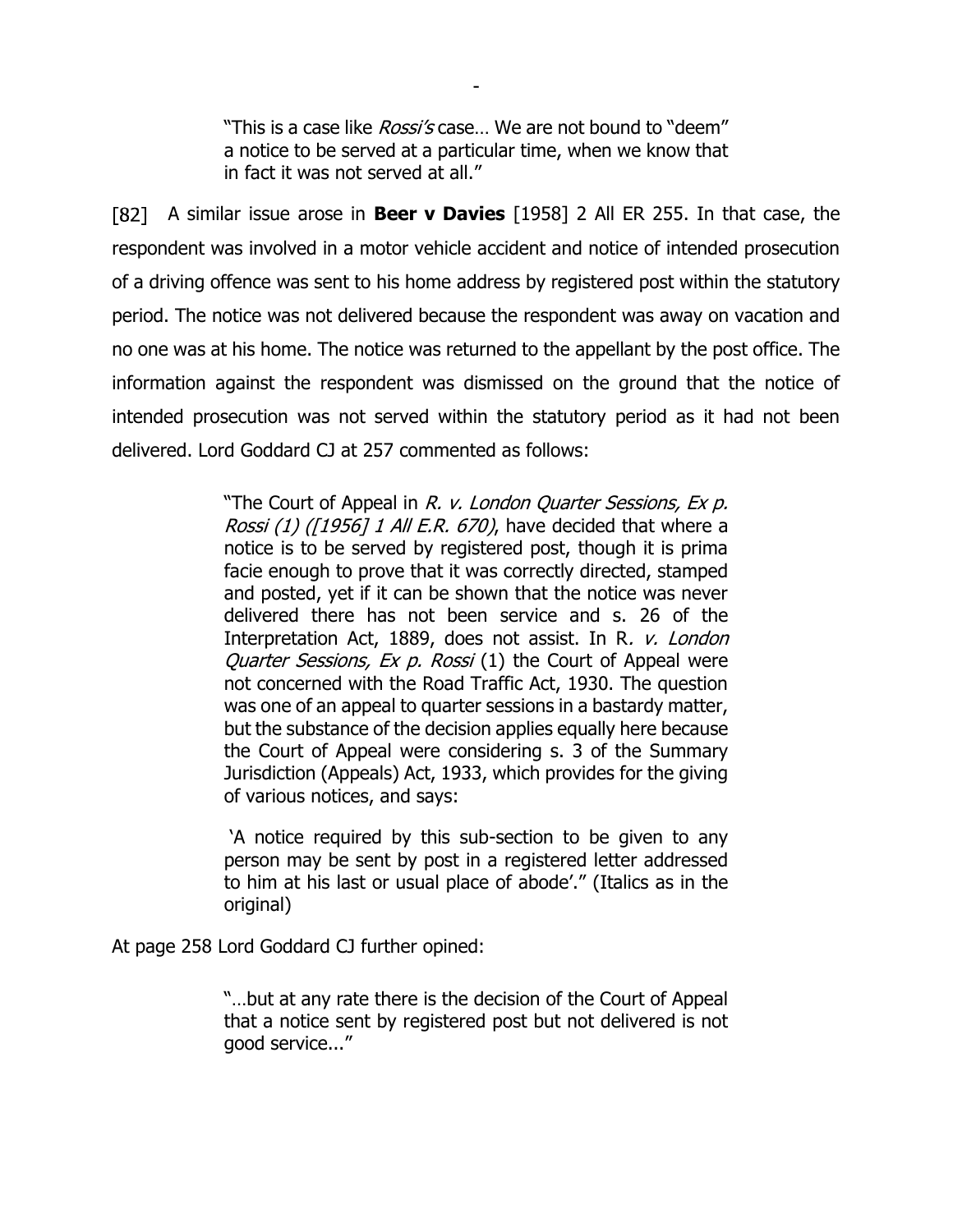[83] In the line of cases just referenced, it was not just the return of the documents which determined the outcome but evidence of the circumstances, such as the intended recipient being away when the postman called. The result might not be the same where there is evidence that the notice (registered slip) was sent by registered post and the documents were returned, uncollected or unclaimed, without more being said. The possibilities are indeed endless as to why the documents might be returned, uncollected. There can be no doubt that the return of documents by the postal authorities is strong evidence of rebuttal of deemed service but I would think that it is not necessarily determinative of the issue of service.

-

 $[84]$ It was significant in **Ex parte Rossi** that there was evidence on affidavit from the applicant himself in which he stated that "during the time between August 13 and September 29, 1954 [service was attempted on him on 22 September 1954], he visited Kent to do some fruit-picking". Based on that evidence, the appellate court remarked that all the evidence was consistent with the view that the applicant was away from his home when the postman called and the evidence did not substantiate that he was evading service. It was in those circumstances that the court ruled that service was ineffective.

[85] It can be seen quite readily from Lord Denning's exegesis on the postal system in the UK that it operates differently from ours. Whereas in the UK (certainly at the time of the **Ex parte Rossi** decision) emphasis seemed to have been on whether the mail was delivered or delivery attempted, that is not the case in Jamaica. There was no direct evidence before this court as to how service by registered post is effected but it can be deduced from the letter by the postal authority that it involves these steps. After the article is received by the post office, a notice (that is, the registered slip) is sent to the intended recipient. It is the registered slip which alerts the recipient to the existence of a registered article at the post office for collection. The recipient is then expected to collect the article from the post office. Once it is proved that the registered slip was properly addressed, stamped, the fee paid and it was sent to the correct address, in the ordinary course of post, service is deemed to have been effected at a particular date. However,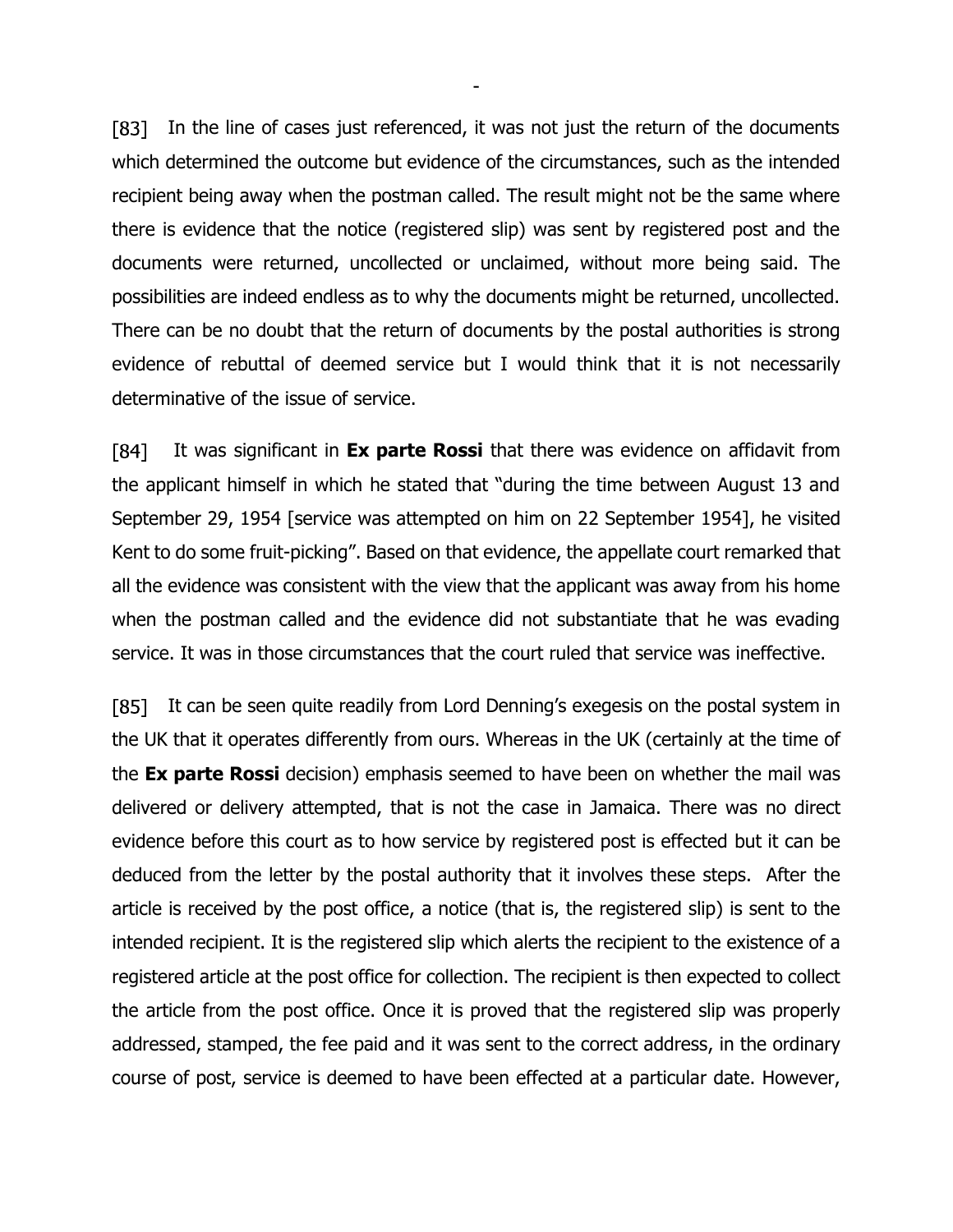as was established by rule 5.19, the legal fiction of "deemed service" as it concerns the claim form, is rebuttable.

-

Counsel for the appellants has submitted that the threshold for deemed service by F861 I registered post was not the receipt of the claim form and particulars of claim by the 2<sup>nd</sup> respondent or their delivery to him personally. Rather, it should be shown that by sending the mail by registered post, he would have likely ascertained the contents of the claim form. That is the plain meaning of rule 5.14 of the CPR. The rule does not say that it is not good service if the party to be served does not receive the documents. As Mr Nelson contended, the intended recipient of the notice of a registered mail is obligated to claim the mail once he receives the notice. However, rule 5.14 must also be read with rule 5.19(1), which means that deemed service of the claim form can be rebutted where there is evidence to the contrary.

[87] It is my view that had it been established, on the evidence, that the registered slip was correctly addressed and sent in the ordinary course of service by registered post, notwithstanding the return of the article, unclaimed, the onus would have been on the 2<sup>nd</sup> respondent or the insurance company which sought to set the judgment aside, to provide evidence that the registered mail was sent to the wrong address and the 2nd respondent did not receive the registered slip, and this was the reason for the return of the registered mail. If it were otherwise, rule 5.14 would make no sense and a recalcitrant defendant who is served with a registered slip would be able to wait until the postal authority returned the article to successfully claim non-service. It must be the intent behind rule 5.14 that such a defendant would ignore the registered slip at his peril. Ultimately, whether a claim form is served is not a matter of pure law. It is also a matter of evidence.

In this case, there could be no "deemed service" where there was no certainty [88] that D35 Flintstone Close was the correct address to which the claim form should have been posted. As I already indicated, confronted with the affidavit of Junior Rowe regarding 1035 Flintstone Close and Sylvester C Morris' averment as to how it had been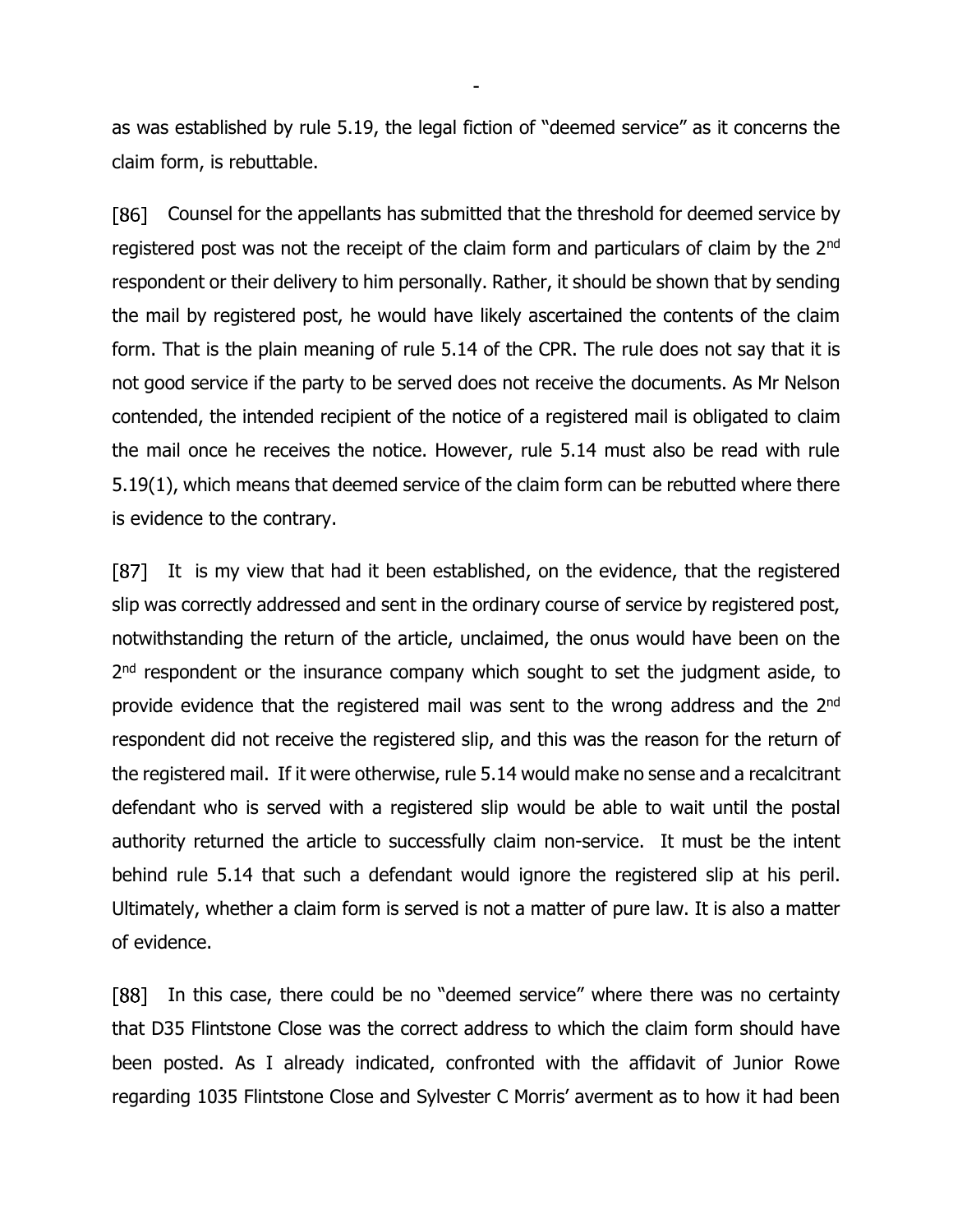ascertained as the address of the  $2<sup>nd</sup>$  respondent, coupled with the absence of any information as to how D35 was ascertained to be the last known address of the 2<sup>nd</sup> respondent thereafter, the court was in no position to determine with any certainty that the 2<sup>nd</sup> respondent was served at his last known address.

-

[89] The return of the letter containing the claim form and particulars of claim, to the sender, unclaimed, was additional and relevant evidence to rebut the presumption of deemed service.

[90] It is only left for me to comment on the proposition by the  $2<sup>nd</sup>$  respondent that the registered slip should disclose what was contained in the letter to be collected at the post office. The words "able to ascertain the contents" and "likely that he or she would have been able to do so", in rule 5.14 of the CPR, make it plain that the registered slip did not have to specify the contents of the registered article. The proposition which suggests that service by registered post would be improper where the content of the documents was not ascertained before the parcel is claimed, would, in my view, be incorrect. And the learned judge fell into error when she so found. Rule 5.14 suggests that once the content is ascertainable, and the other rules are complied with, there would be proper service. Particularly, in reference to the claim form, service will be effective, unless the contrary is shown.

[91] In light of the above and the circumstances of this particular case, there is sufficient reason for this court to conclude that the returned "as uncollected" registered article, containing the claim form and particulars of claim, coupled with the fact that there appears to be doubt whether the registered slip was sent to the  $2<sup>nd</sup>$  respondent's last known address, means that service was irregular. Once proper service was not proved the judgment obtained was irregular. The learned judge was therefore correct to have set it aside.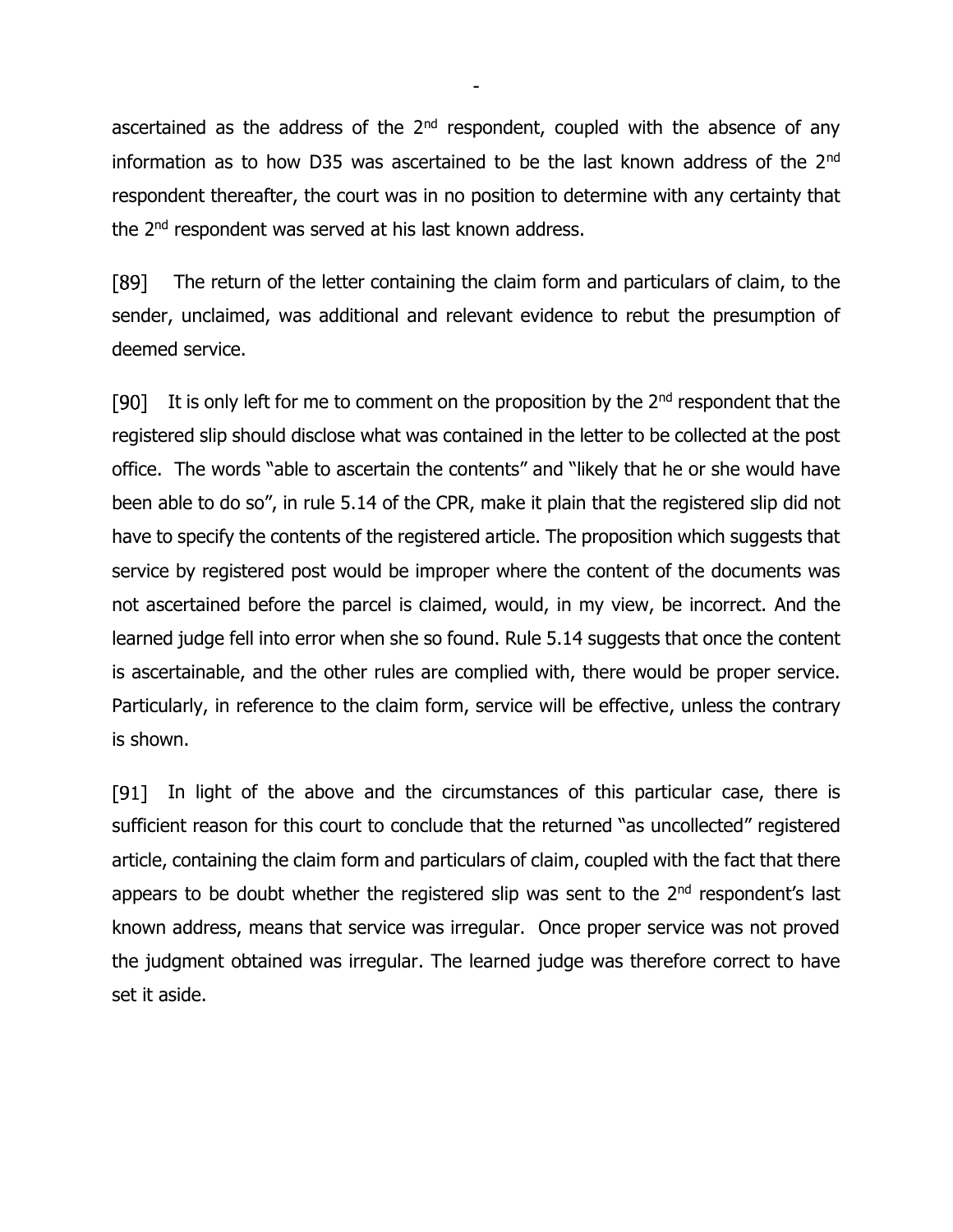#### **Breach of the CPR**

 $[92]$ Before concluding I should deal briefly with one further point that was not the subject of any counter-appeal but was nevertheless raised by the 2<sup>nd</sup> respondent.

-

Counsel for the 2nd respondent complained that the affidavit of Bernice Scott was  $[93]$ in breach of rule 5.11 of the CPR because it failed to state the address at which the  $2^{nd}$ respondent was purportedly served, and there was no attempt to cure that defect. The implication is that service was not proved on that basis, as well.

[94] It is not entirely clear whether this point was raised before the learned judge but the absence of an address for the  $2^{nd}$  respondent was evident in the affidavit which was put forward to prove service and there was no evidence of any attempt to cure the defect. Under rule 5.11 of the CPR, it is mandatory that the affidavit in proof of service state the address to which the claim form was sent. Since this was not done, it follows that the affidavit filed by the appellants to prove service was defective.

[95] Having said that, once there was proper service of the claim form, the appellants could have cured the procedural error by filing a supplemental affidavit stating the address to which the registered mail was posted. That approach would have accorded with the view expressed by Brooks J (as he then was) in **Coates v XXtra Lee Supermarket Limited** (unreported), Supreme Court, Jamaica, Claim No 2003/HCV0390, judgment delivered 3 March 2004, and upheld by this court in **Al-Tec v Hogan** para [73], that a supplemental affidavit could cure a procedural error where the breach of the rules was not non-service of the documents but a failure to specify, in the affidavit of service, that the documents accompanying the claim form were in fact served.

[96] The record of appeal revealed other defects, not least of which was that the request for judgment in default indicated that both respondents were served at Apartment 73, Campview Apartments. As it turned out the registered slips, relative to service of all documents on the 2<sup>nd</sup> respondent, were addressed to him at D35 Flintstone Close or "D35 Flimstone [sic] Close" (according to the letter from the postal authority).